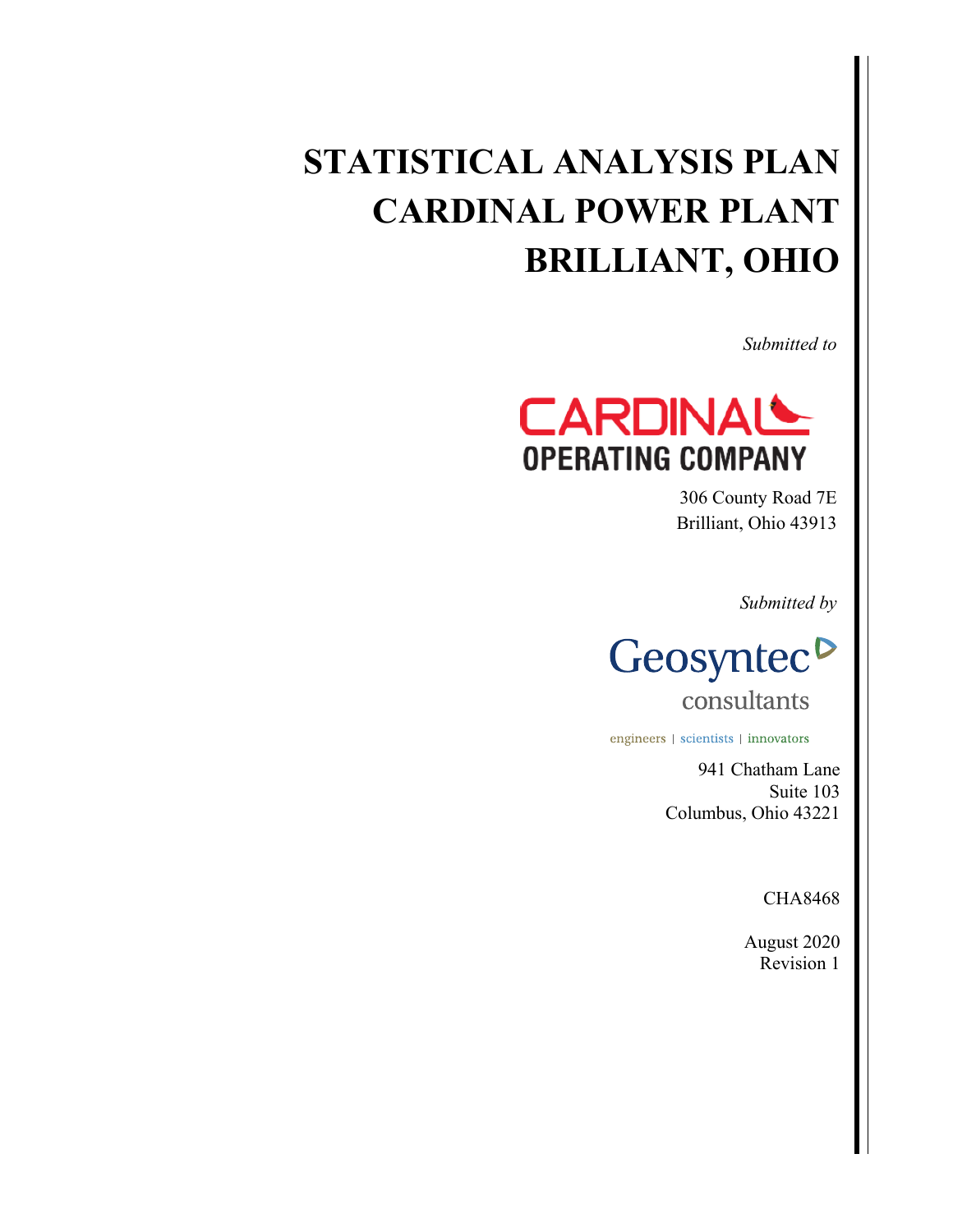# **TABLE OF CONTENTS**

| 2.1 |       |                                                                   |  |  |  |
|-----|-------|-------------------------------------------------------------------|--|--|--|
| 2.2 |       |                                                                   |  |  |  |
| 2.3 |       |                                                                   |  |  |  |
| 2.4 |       |                                                                   |  |  |  |
| 2.5 |       |                                                                   |  |  |  |
| 2.6 |       |                                                                   |  |  |  |
|     |       |                                                                   |  |  |  |
| 3.1 |       |                                                                   |  |  |  |
| 3.2 |       |                                                                   |  |  |  |
|     | 3.2.1 |                                                                   |  |  |  |
|     | 3.2.2 |                                                                   |  |  |  |
|     | 3.2.3 | Background Data Are neither Normal nor Transformed-Normal 10      |  |  |  |
|     | 3.2.4 |                                                                   |  |  |  |
|     | 3.2.5 |                                                                   |  |  |  |
| 3.3 |       |                                                                   |  |  |  |
| 3.4 |       |                                                                   |  |  |  |
|     |       |                                                                   |  |  |  |
| 4.1 |       |                                                                   |  |  |  |
|     | 4.1.1 |                                                                   |  |  |  |
|     | 4.1.2 | Data Are neither Normal nor Transformed-Normal 17                 |  |  |  |
|     | 4.1.3 |                                                                   |  |  |  |
|     | 4.1.4 |                                                                   |  |  |  |
| 4.2 |       |                                                                   |  |  |  |
| 4.3 |       | Required Responses to the Results of the Statistical Evaluation20 |  |  |  |
| 4.4 |       |                                                                   |  |  |  |
|     |       |                                                                   |  |  |  |
| 5.1 |       |                                                                   |  |  |  |
|     | 5.1.1 |                                                                   |  |  |  |
|     | 5.1.2 | Data Are neither Normal nor Transformed-Normal 25                 |  |  |  |
|     | 5.1.3 |                                                                   |  |  |  |
|     | 5.1.4 |                                                                   |  |  |  |
|     |       |                                                                   |  |  |  |
| 6.1 |       |                                                                   |  |  |  |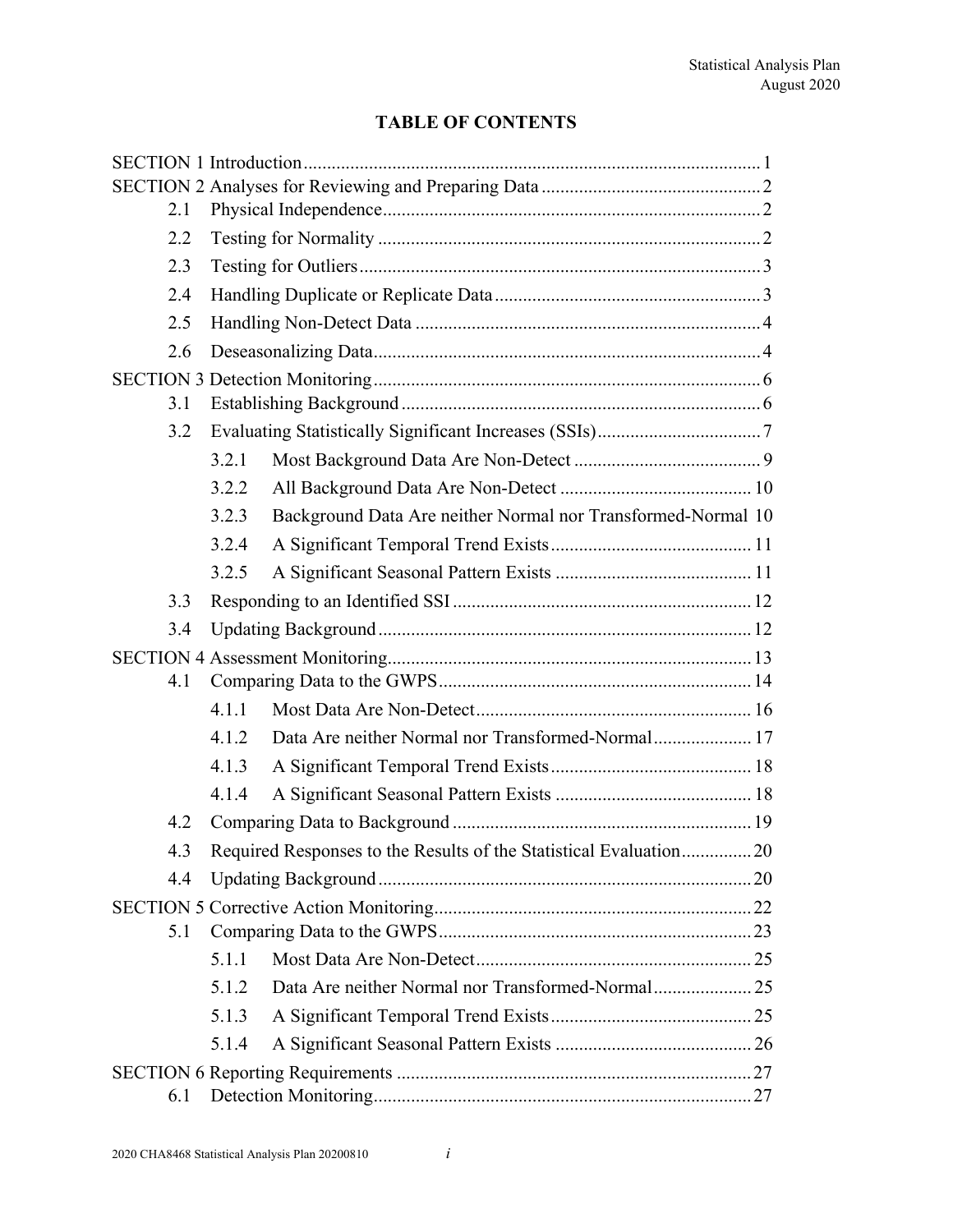# **LIST OF TABLES**

Table 1 Monitored Constituents under the CCR Rules

#### **LIST OF APPENDICES**

Appendix A Record of Revisions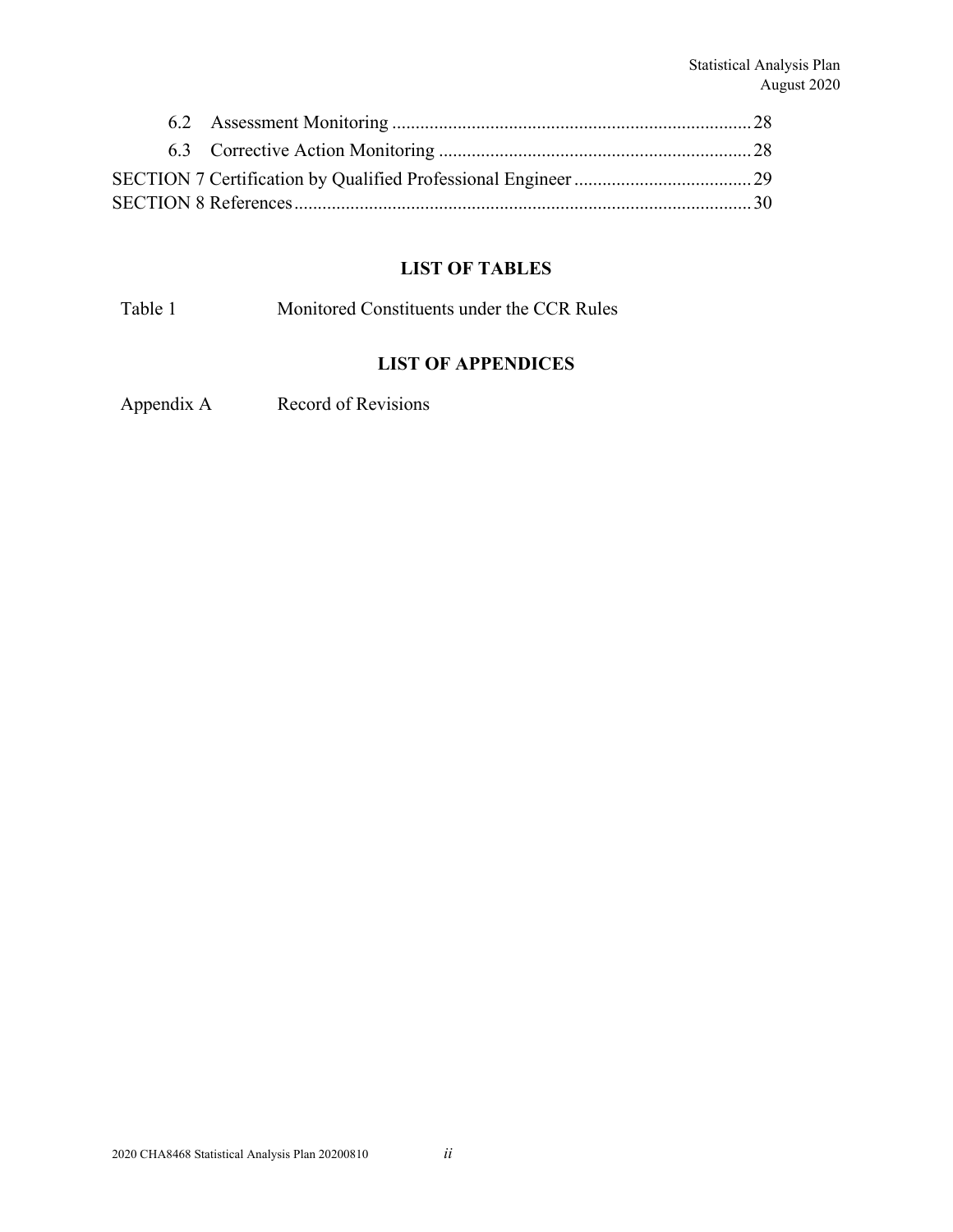#### **LIST OF ACRONYMS AND ABBREVIATIONS**

| <b>Annual Report</b>    | Annual Groundwater Monitoring and Corrective Action Report                                                |
|-------------------------|-----------------------------------------------------------------------------------------------------------|
| <b>ANOVA</b>            | analysis of variance                                                                                      |
| <b>CCR</b>              | coal combustion residuals                                                                                 |
| <b>CFR</b>              | Code of Federal Regulations                                                                               |
| <b>GWPS</b>             | groundwater protection standard                                                                           |
| <b>LCL</b>              | lower confidence limit                                                                                    |
| <b>MCL</b>              | maximum contaminant level                                                                                 |
| <b>OLS</b>              | ordinary least-squares                                                                                    |
| <b>ORP</b>              | oxidation-reduction potential                                                                             |
| PQL                     | practical quantitation limit                                                                              |
| QC                      | quality control                                                                                           |
| <b>RCRA</b>             | Resource Conservation and Recovery Act                                                                    |
| RL                      | reporting limit                                                                                           |
| <b>ROS</b>              | regression on order statistics                                                                            |
| <b>SAP</b>              | <b>Statistical Analysis Plan</b>                                                                          |
| <b>SSI</b>              | statistically significant increase                                                                        |
| <b>SSL</b>              | statistically significant level                                                                           |
| <b>SWFPR</b>            | site-wide false positive rate                                                                             |
| <b>UCL</b>              | upper confidence limit                                                                                    |
| <b>Unified Guidance</b> | Statistical Analysis of Groundwater Monitoring Data at RCRA Facilities,<br>Unified Guidance (USEPA, 2009) |
| <b>UPL</b>              | upper prediction limit                                                                                    |
| <b>USEPA</b>            | United States Environmental Protection Agency                                                             |
| <b>UTL</b>              | upper tolerance limit                                                                                     |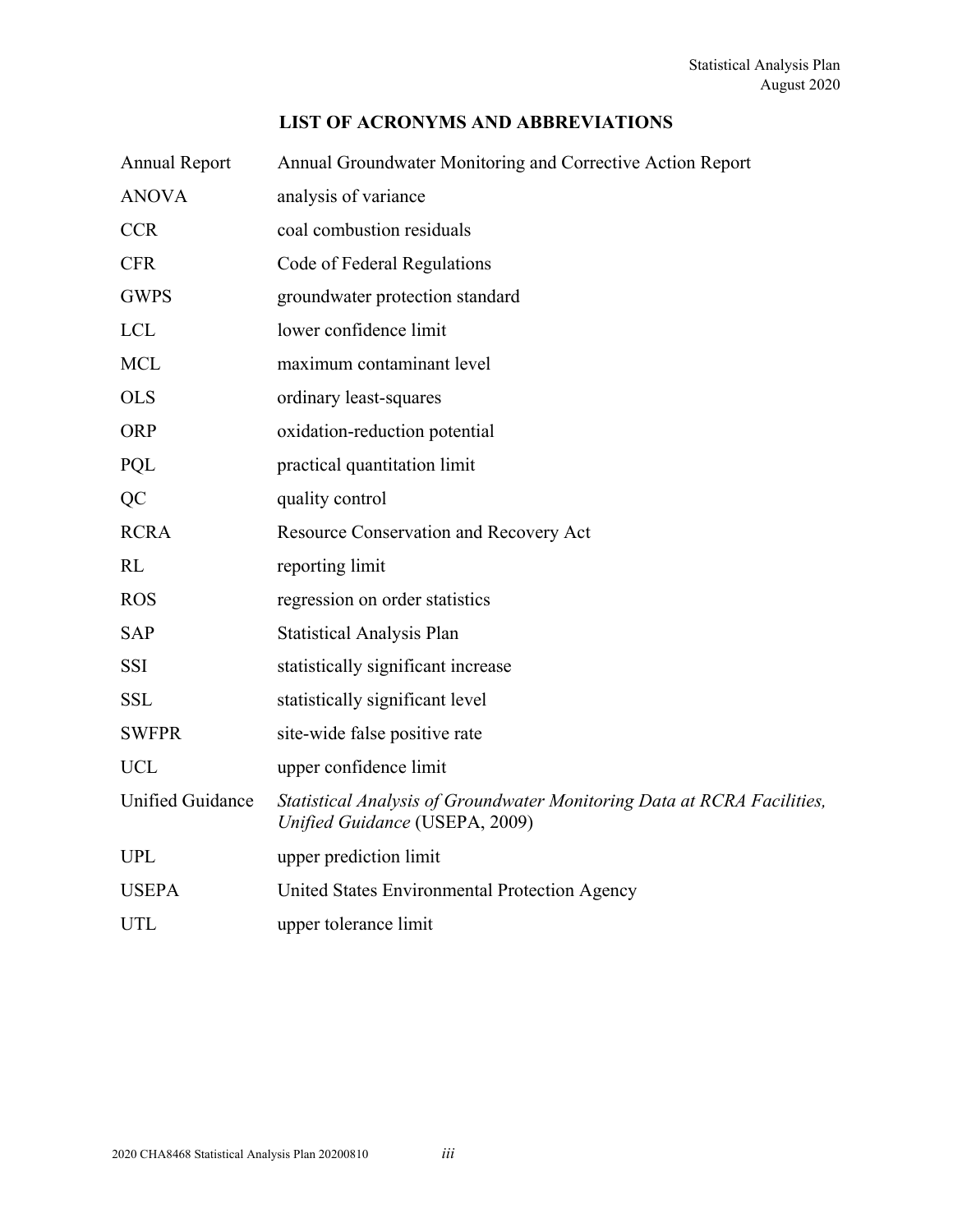#### **INTRODUCTION**

In April 2015, the United States Environmental Protection Agency (USEPA) issued new regulations regarding the disposal of coal combustion residuals (CCR) in certain landfills and impoundments under 40 CFR 257, Subpart D, referred to as the "CCR rules." Facilities regulated under the CCR rules are required to develop and sample a groundwater monitoring well network to evaluate if landfilled CCR materials are impacting downgradient groundwater quality. As part of the evaluation, the analytical data collected during the sampling events must undergo statistical analysis to identify statistically significant increases (SSIs) in analyte concentrations above background levels. A description of acceptable statistical programs is provided in USEPA's document *Statistical Analysis of Groundwater Monitoring Data at RCRA Facilities, Unified Guidance* (USEPA, 2009), which is commonly referred to as the "Unified Guidance".

The CCR rules are not prescriptive regarding what statistical analyses should be selected so that groundwater data are interpreted in a consistent manner and the results meet certification requirements. Geosyntec Consultants, Inc. (Geosyntec) prepared this Statistical Analysis Plan (SAP) on behalf of Cardinal Operating Company to develop a logic process regarding the appropriate statistical analysis of groundwater data collected in compliance with the CCR rules. The SAP will provide a narrative description of the statistical approach and methods used in accordance with the CCR rule reporting requirements [40 CFR 257.93(f)(6)].

This SAP describes statistical procedures to be used to establish background conditions, implement detection monitoring, implement assessment monitoring (as needed), and implement corrective action monitoring (as needed).

Procedures for collecting, preserving, and shipping groundwater samples are not included in this SAP. It is assumed that samples are collected and handled in accordance with the requirements of 40 CFR 257.93 *et seq.*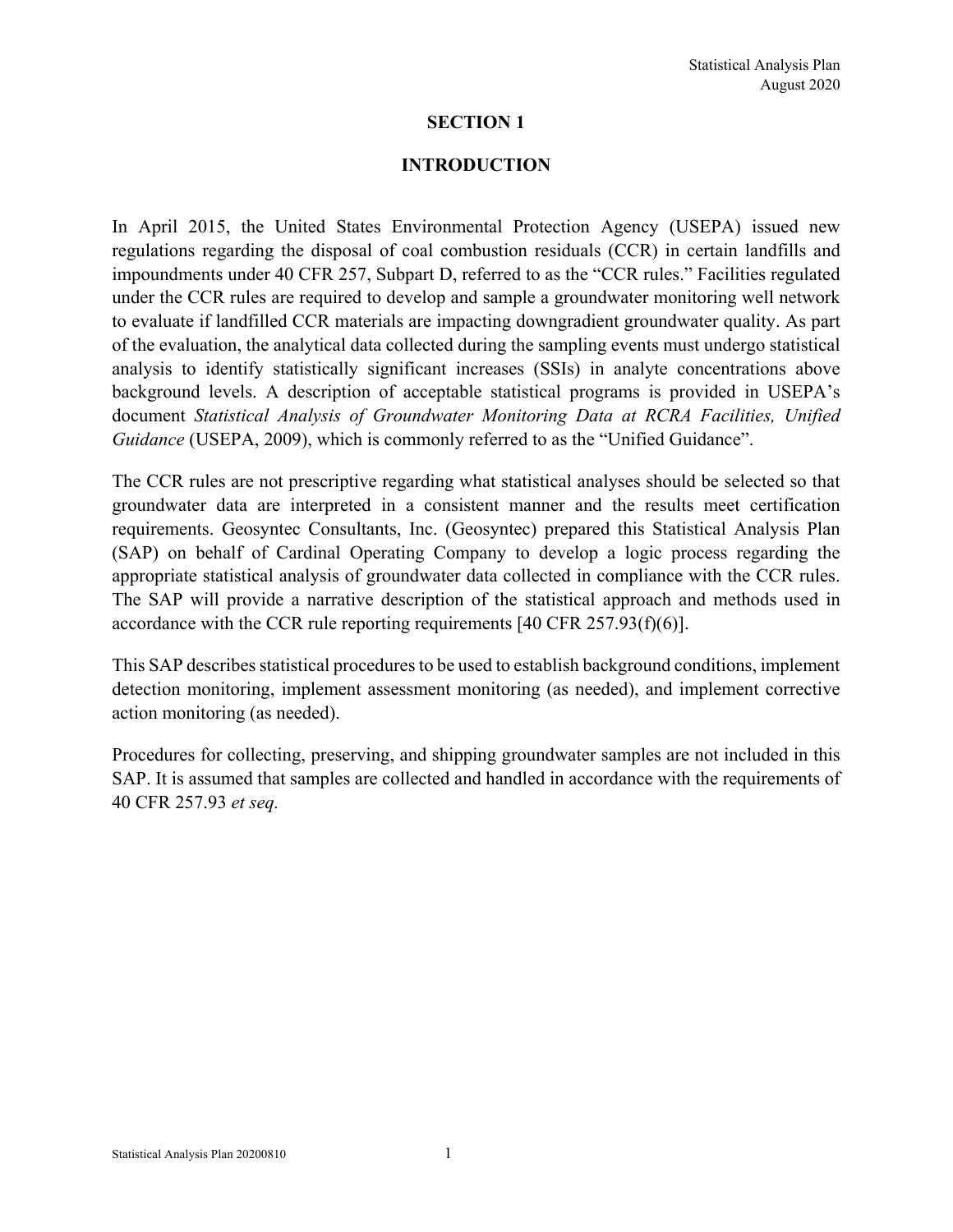#### **ANALYSES FOR REVIEWING AND PREPARING DATA**

#### **2.1 Physical Independence**

Most statistical analyses require separate sampling events to be statistically independent. Statistical independence of groundwater samples is most likely to be realized when the samples are collected at time intervals that are sufficiently far apart that the samples are not from the same volume of groundwater. In such cases, the samples of groundwater are considered physically independent. To ensure physical independence, the minimum time between sampling events must be longer than the residence time of groundwater that would be collected in the monitoring well. The minimum time interval between sampling events (*tmin*) can be determined by calculating the groundwater velocity, as follows:

$$
v = \frac{Ki}{n} \quad (1)
$$

$$
t_{min} = \frac{v}{D} \quad (2)
$$

where:

 $v =$  groundwater velocity

 $K =$  hydraulic conductivity

 $i =$  hydraulic gradient

 $n =$  effective porosity

 $t_{min}$  = minimum time interval between sampling events

 $D =$  well bore volume (i.e., diameter of well and surrounding filter pack)

#### **2.2 Testing for Normality**

Many statistical analyses assume that the sample data are normally distributed. If such an analysis is used, the assumption of normality can be tested using the Shapiro-Wilk test (for sample sizes up to 50) or the Shapiro-Francía test (for sample sizes greater than 50). Normality can also be tested by less computationally intensive means such as graphing data on a probability plot. If the data appear not to be normally distributed (e.g., they are skewed in some fashion), then data may be transformed mathematically such that the transformed data do follow a normal distribution (e.g., lognormal distributions, Box-Cox transformations). Alternatively, a non-parametric test (i.e., a test that does not assume a particular distribution of the data) may be used. However, since nonparametric tests generally require large datasets to maintain an adequately low site-wide false positive rate (SWFPR), transforming the data is preferred.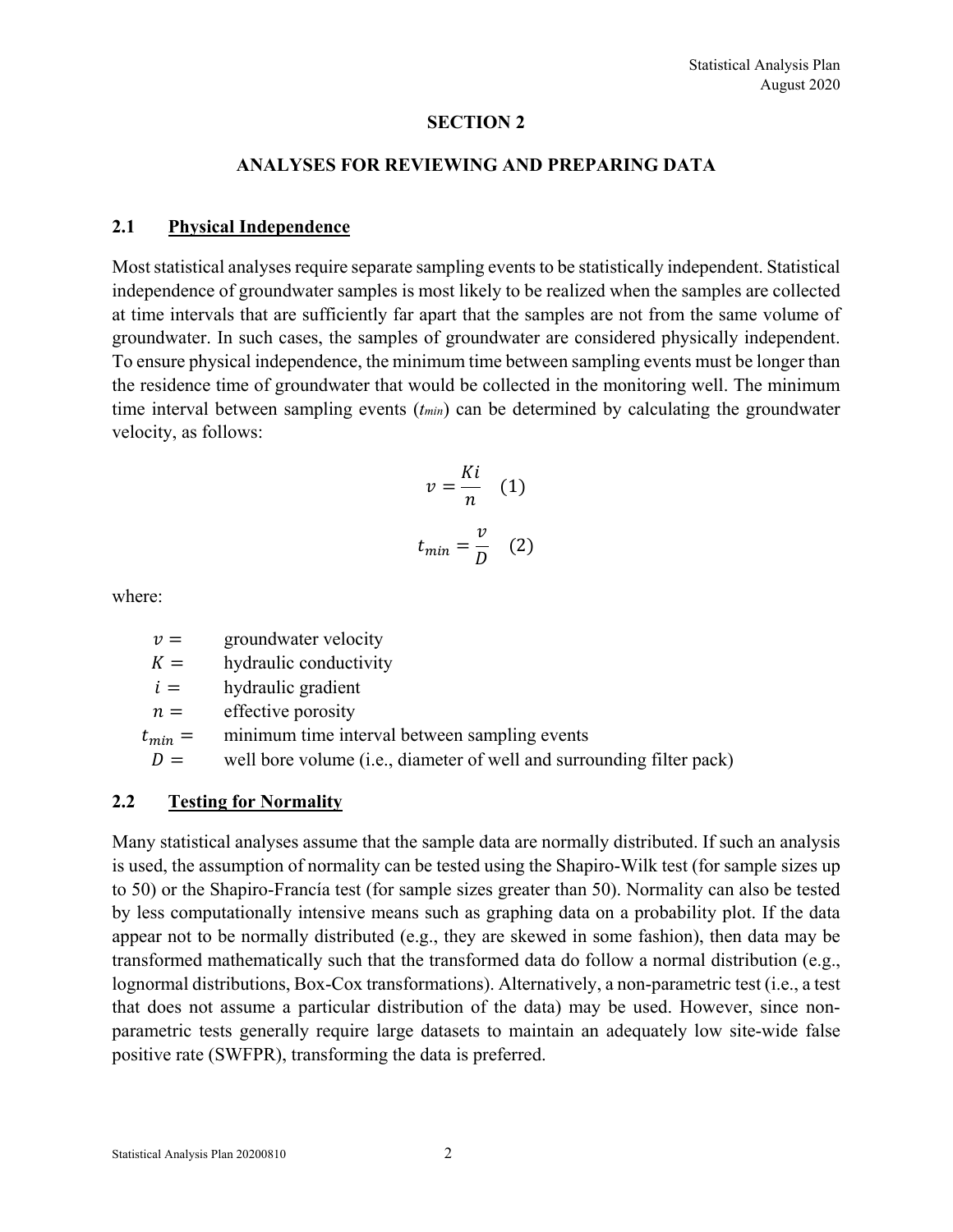#### **2.3 Testing for Outliers**

Outliers are extreme data points that may represent an anomaly or error. Data sets should be visually inspected for outliers using time series and/or box-and-whisker plots. While they are valuable as screening tools, visual methods are not foolproof. For example, if data are skewed according to a lognormal distribution, the boxplot screening may identify more outliers than actually exist. Typically, goodness-of-fit testing must be done on the non-outlier portion of the data to determine at what scale to test the possible outliers.

Potential outliers should be evaluated for potential sources of error (e.g., in transcription or calculation) or evidence that the data point is not representative (e.g., by examining quality control [QC] data, groundwater geochemistry, sampling procedures, etc.). Errors should be corrected prior to further statistical analysis, and data points that are flagged as non-representative should not be used in the statistical analysis. In addition, data points can be considered extreme outliers if they meet one of the following criteria:

$$
x_i < \tilde{x}_{0.25} - 3 \times IQR \quad (3)
$$
\nor

\n
$$
x_i > \tilde{x}_{0.75} + 3 \times IQR \quad (4)
$$

where:

 $x_i =$  individual data point  $\tilde{x}_{0,25}$  = first quartile  $\tilde{x}_{0.75}$  = third quartile  $IQR =$  the interquartile range  $= \tilde{x}_{0.75} - \tilde{x}_{0.25}$ 

Extreme outliers may be excluded from the statistical analysis based on professional judgment. Goodness-of-fit testing may be needed to corroborate the classification of data points as extreme outliers. Flagged data and extreme outliers should still be maintained in the database and should be reevaluated as new data are collected.

#### **2.4 Handling Duplicate or Replicate Data**

Duplicate or replicate samples are often collected for QC purposes. Averaging the parent sample and duplicate sample results may give a more accurate representation of the constituent concentration at the time, but doing so would reduce the sample variability. Since many statistical tests assume that data are homoscedastic (i.e., the population variance does not change across samples), this technique is not recommended. Unless there is reason to suspect that either the parent sample or the duplicate sample is more representative of site groundwater, one of the samples should be selected at random and that value should be used in the subsequent statistical analysis. However, it should be reported when parent sample and duplicate sample results are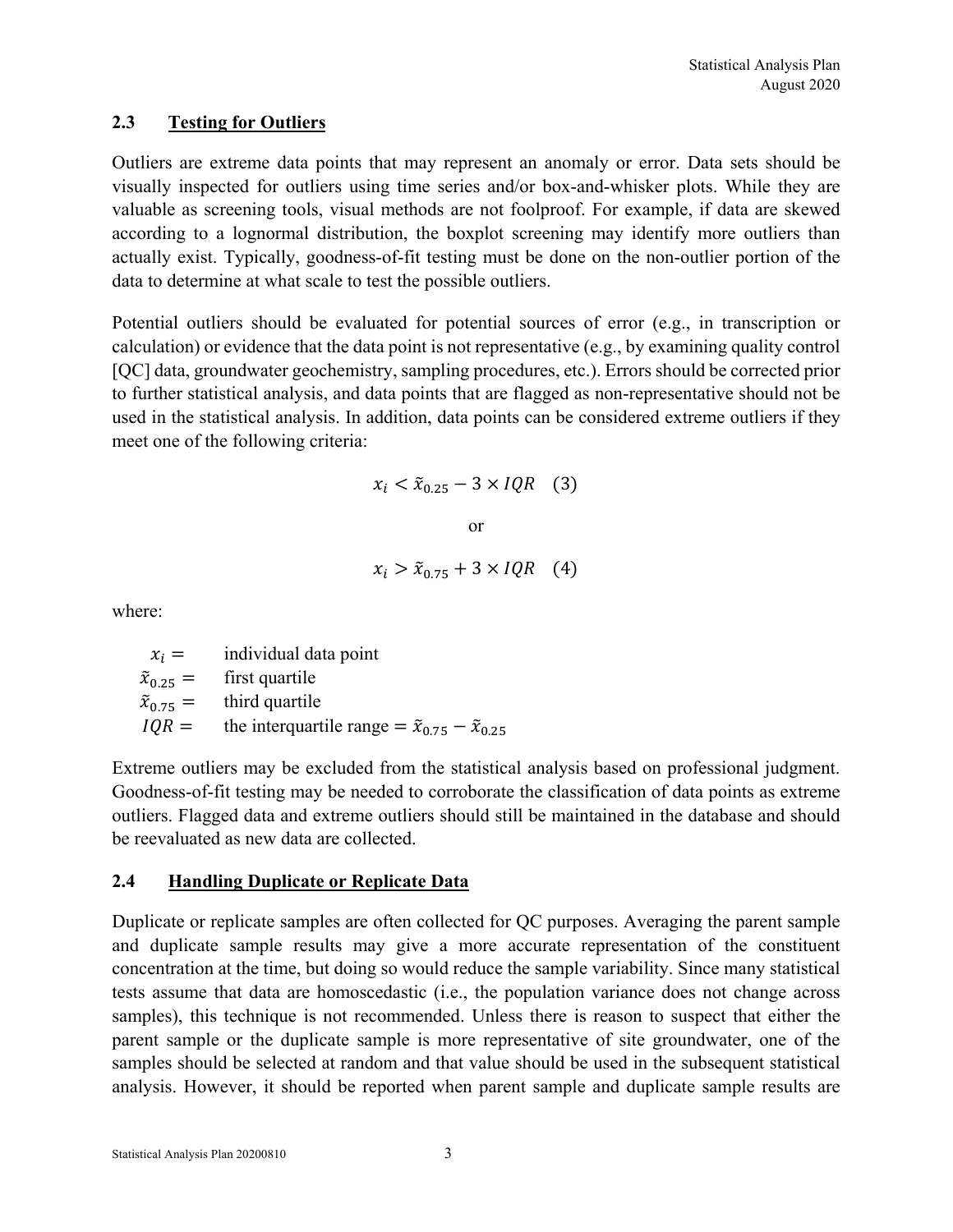different from a decision-making perspective, e.g., when the duplicate sample exceeds the groundwater protection standard (GWPS) but the parent sample does not.

# **2.5 Handling Non-Detect Data**

If non-detect data are infrequent (less than 15%), half of the reporting limit (RL) can be used in place of these data without significantly altering the results of a statistical test. The RL may be either the laboratory practical quantification limit (PQL) or an established project limit which is less than the maximum contaminant level (MCL) or CCR rule-specified screening level for constituents that do not have an MCL.

If non-detect data are more frequent, parametric methods that explicitly consider non-detects or non-parametric methods insensitive to the presence of non-detect data should be used. Where available, estimated results less than the RL (i.e., "J-flagged" data) should be used, and these data should be considered detections for the purposes of statistical analysis.

# **2.6 Deseasonalizing Data**

Most statistical tests assume that data are independent and identically distributed. Datasets with seasonal or cyclic patterns violate this assumption. If seasonal trends are not corrected, the variance of the data will be overestimated, lessening the statistical power of the test. False positives may also be identified for elevated results that are caused by seasonal variation instead of a release.

At the same time, deseasonalizing data inherently assumes that the seasonal pattern will continue into the future, so care should be taken when correcting for seasonality. There should be a physical explanation for the seasonal pattern, and the seasonal pattern should be observed for at least three cycles before deseasonalizing data.

To evaluate whether a seasonal pattern exists, data should first be visually inspected on a time series plot. Observing parallel or antiparallel patterns for the same constituent across multiple wells or for multiple constituents within a single well provides greater assurance of a seasonal pattern and may be used to infer a physical explanation.

If a seasonal pattern is observed, the dataset should undergo a statistical test for seasonality before deseasonalizing the data. First, results are categorized into seasons based on the observed seasonal pattern and the frequency of sampling (e.g., summer or winter; dry season or wet season; first, second, third, or fourth quarter; etc.). Then, the Kruskal-Wallis test can be applied to the various seasonal datasets to test whether the different seasons are statistically significantly different from one another.

To deseasonalize the data, a seasonal mean should be calculated for each season based on the categorization for the dataset, and a grand mean (i.e., the overall mean of all data) should be calculated. Each result should then be corrected based on the difference between the grand mean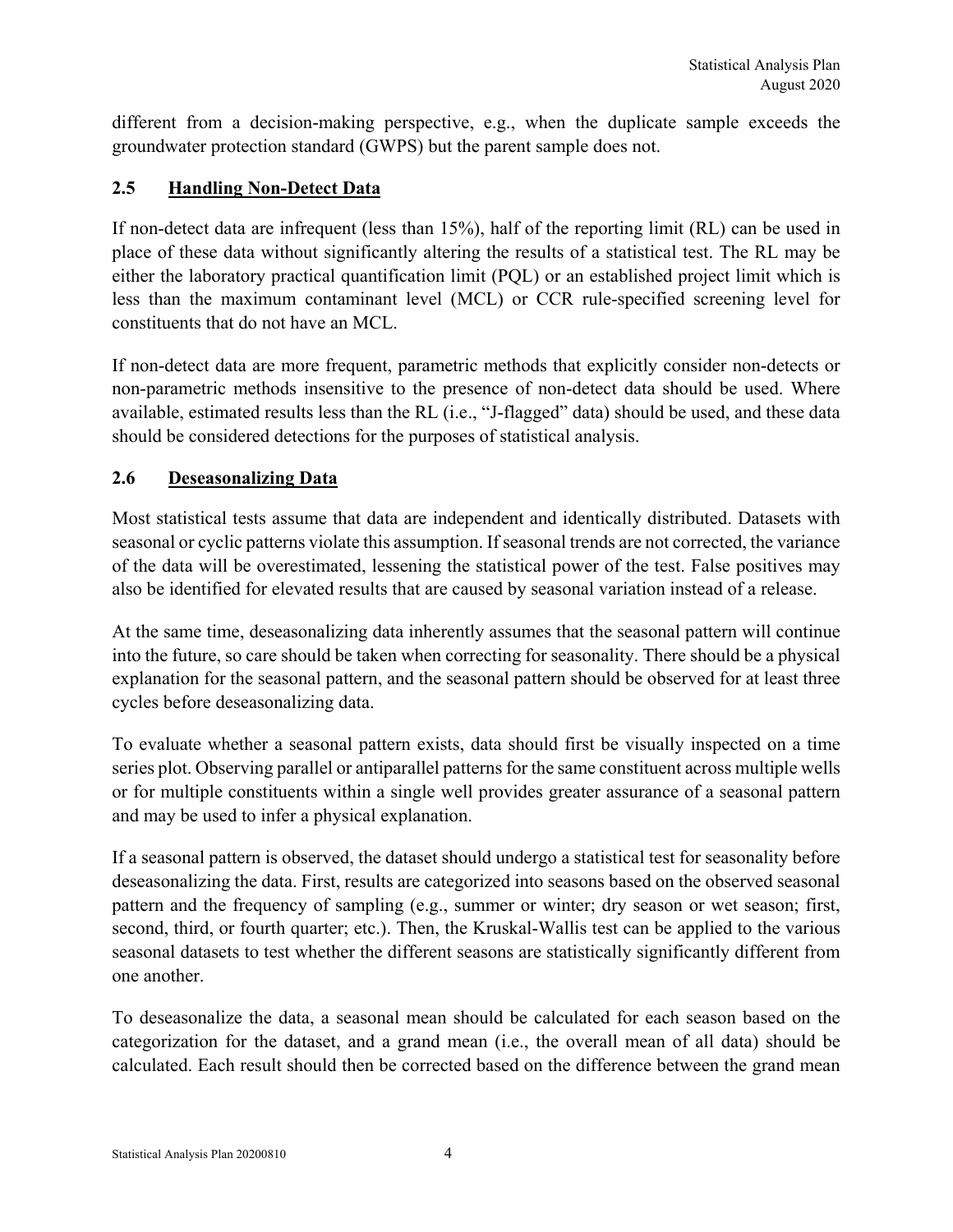and the seasonal mean for that result's season. Similar to transforming apparently non-normal data, statistics should be calculated based on the deseasonalized data.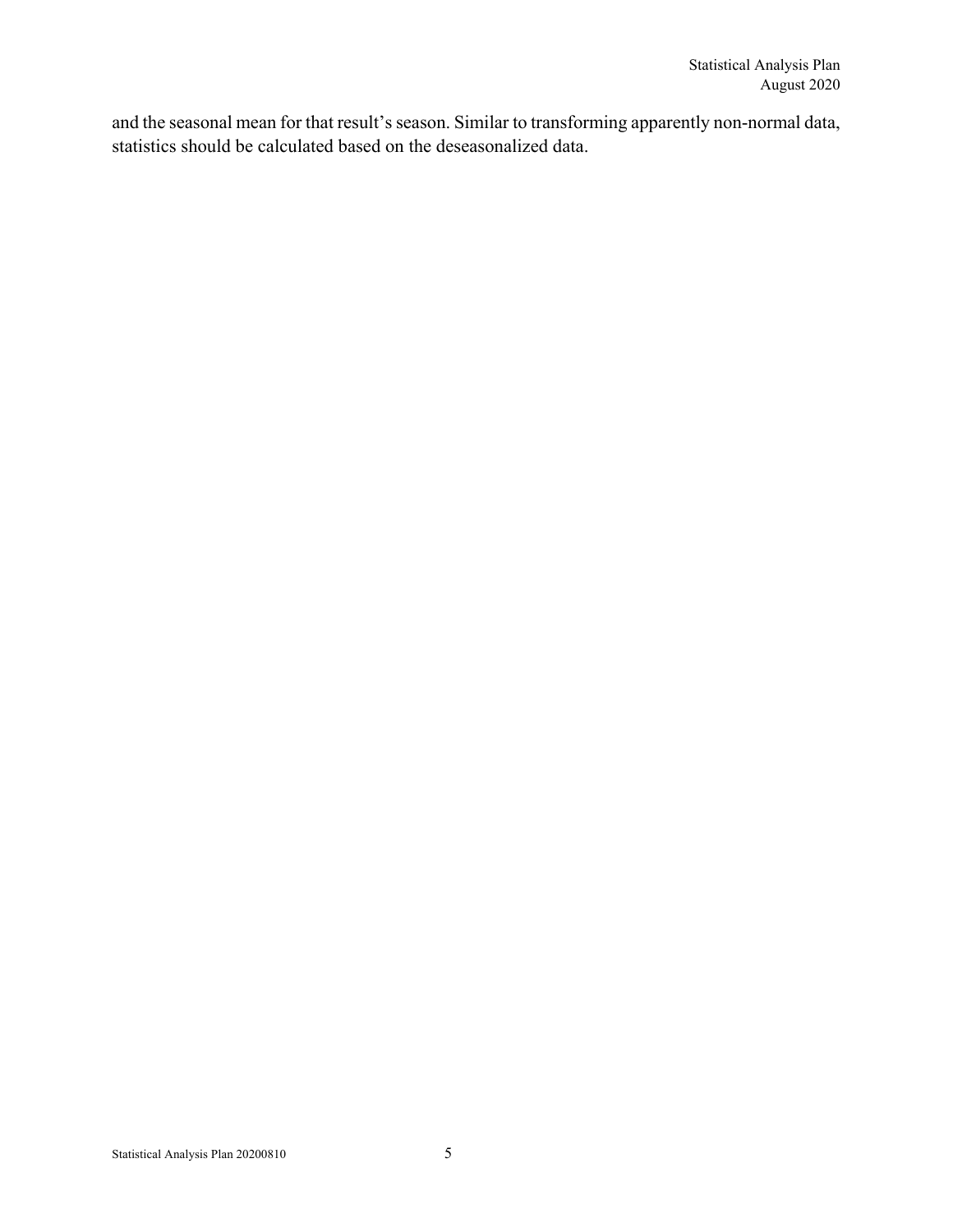#### **DETECTION MONITORING**

#### **3.1 Establishing Background**

Eight independent background samples were collected from each monitoring well in the CCR unit groundwater monitoring system as part of the initial monitoring period [40 CFR 257.94(b)]. Background wells do not necessarily need to be hydraulically upgradient of the CCR unit, but they must not be affected by a release from the CCR unit  $[40 \text{ CFR } 257.91(a)(1)]$ . The sampling frequency should be such that samples are physically independent, as described in **Section 2.1**. Samples should be analyzed for the Appendix III and Appendix IV constituents listed in **Table 1**.

Once analytical data are received, summary statistics (e.g., mean and variance) should be calculated for the background datasets. Initially, analysis should be done independently for each constituent at each well. As part of our protocol in such situations, time series plots and box plots will be prepared along with the summary statistics. The Kaplan-Meier method or robust regression on order statistics (ROS) can be used to compute summary statistics when there are large fractions (i.e., 15% to 50%) of non-detects; these methods are discussed below. If more than 50% of the data are non-detect, then summary statistics cannot be reliably calculated. Procedures for evaluating future data against these background datasets are described in **Section 3.2.1** (for detection monitoring) and **Section 4.1.1** (for assessment monitoring and corrective action monitoring).

Background data will be evaluated for statistically significant temporal trends using (a) ordinary least-squares (OLS) linear regression with a *t*-test ( $\alpha = 0.01$ ) on the slope and/or (b) the nonparametric Theil-Sen slope estimator with Mann-Kendall trend test ( $\alpha = 0.05$ , or 0.01 for larger datasets). Non-detect data are replaced with half the RL for these analyses.

The OLS linear regression or Theil-Sen slope estimator will be used to estimate the rate of change (increasing, no change, or decreasing) over time for each constituent at each well. The *t*-test or Mann-Kendall statistic will be used to determine whether a trend is statistically significant. OLS linear regression should only be used when at most 15% of the data are non-detect, when regression residuals are normally distributed, and when the variance from the regression line does not change over time.

The Theil-Sen/Mann-Kendall analysis requires at least five observations for meaningful results; at least eight observations are recommended. Note that a statistically significant increasing trend in background data (or a statistically significant decreasing trend in pH) could indicate an existing release from the CCR unit or another source, and further investigation may be needed to determine the source of this trend.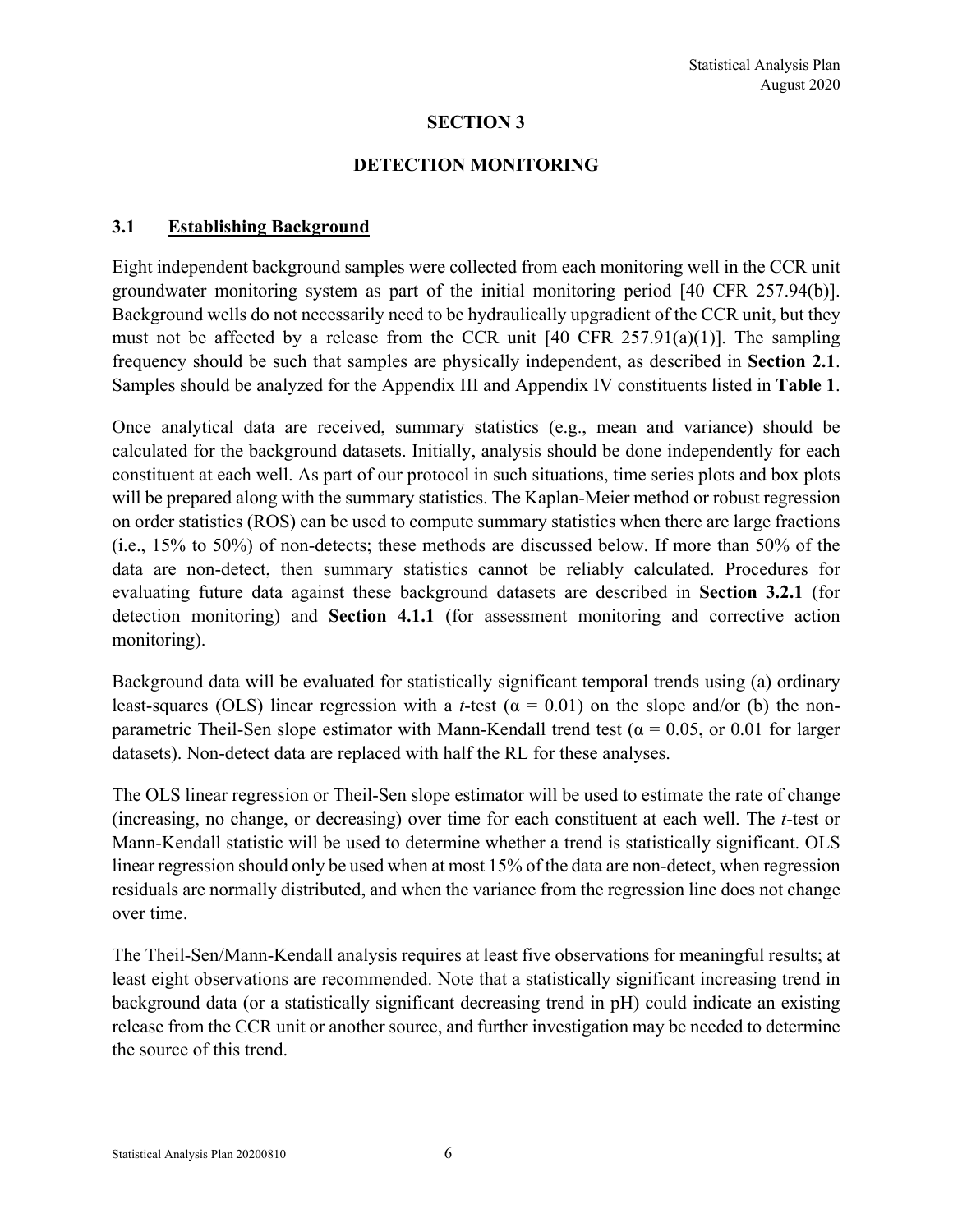Background data will also be evaluated for statistically significant seasonal patterns and, if present, will be deseasonalized using the procedure described in **Section 2.6**.

If the trend analysis does not indicate a statistically significant trend, the proposed background data will be tested for normality using one of the methods outlined in **Section 2.2**. When data follow a normal or transformed-normal distribution (e.g. lognormal or other Box-Cox transformation), parametric methods are applied. If fewer than 15% of the data are non-detect, non-detect data may be replaced with half the RL and the mean and variance can be calculated normally. If 15% to 50% of the data are non-detect, two methods – the Kaplan-Meier or Robust ROS method – can be used to determine the sample mean and variance. Kaplan-Meier should not be used if all non-detect data have the same RL or if the maximum detected value is less than the highest RL of the non-detect data. When data do not follow a normal or transformed-normal distribution, or when more than 50% of the data are non-detect, nonparametric methods may be used.

Once the sample mean and variance are calculated for each constituent at each well (assuming no significant trends over time), the data from background wells should be compared for each constituent. The purpose of this exercise is to test for significant spatial variation and to decide between interwell and intrawell approaches. First, the equality of variance across background wells should be tested visually using box-and-whisker plots and/or analytically using Levene's test ( $\alpha$  = 0.01). If the variances appear equal, then one-way, parametric analysis of variance (ANOVA) should be conducted across background wells ( $\alpha = 0.05$ ). If there are no statistically significant differences among the background wells, then interwell comparisons may be appropriate to evaluate SSIs.

If ANOVA indicates statistically significant differences among background wells, then spatial variability can be concluded. As with temporal trends, the existence of spatial variability could indicate an existing release from the CCR unit or another source, and further investigation may be needed to determine the source of this variability. If the spatial variability is not caused by a release from the CCR unit, then intrawell comparisons would be appropriate to evaluate SSIs.

# **3.2 Evaluating Statistically Significant Increases (SSIs)**

Groundwater sampling and analysis should be conducted on a semiannual basis after the initial eight rounds of background sampling. The statistical evaluation of each groundwater monitoring event must be completed within 90 days of receiving the analytical results from the laboratory [40 CFR 257.93(h)(2)].

The CCR rules only require analysis of the Appendix III constituents; however, analyzing additional constituents should be considered. Turbidity, dissolved oxygen, and oxidation-reduction potential (ORP), should be measured in the field in addition to pH. Other geochemical parameters, such as alkalinity, magnesium, potassium, sodium, iron, and manganese, should also be analyzed in the laboratory periodically (e.g., once every one to four years). Both the field and laboratory geochemical parameters can help identify the cause of any apparent change in groundwater quality.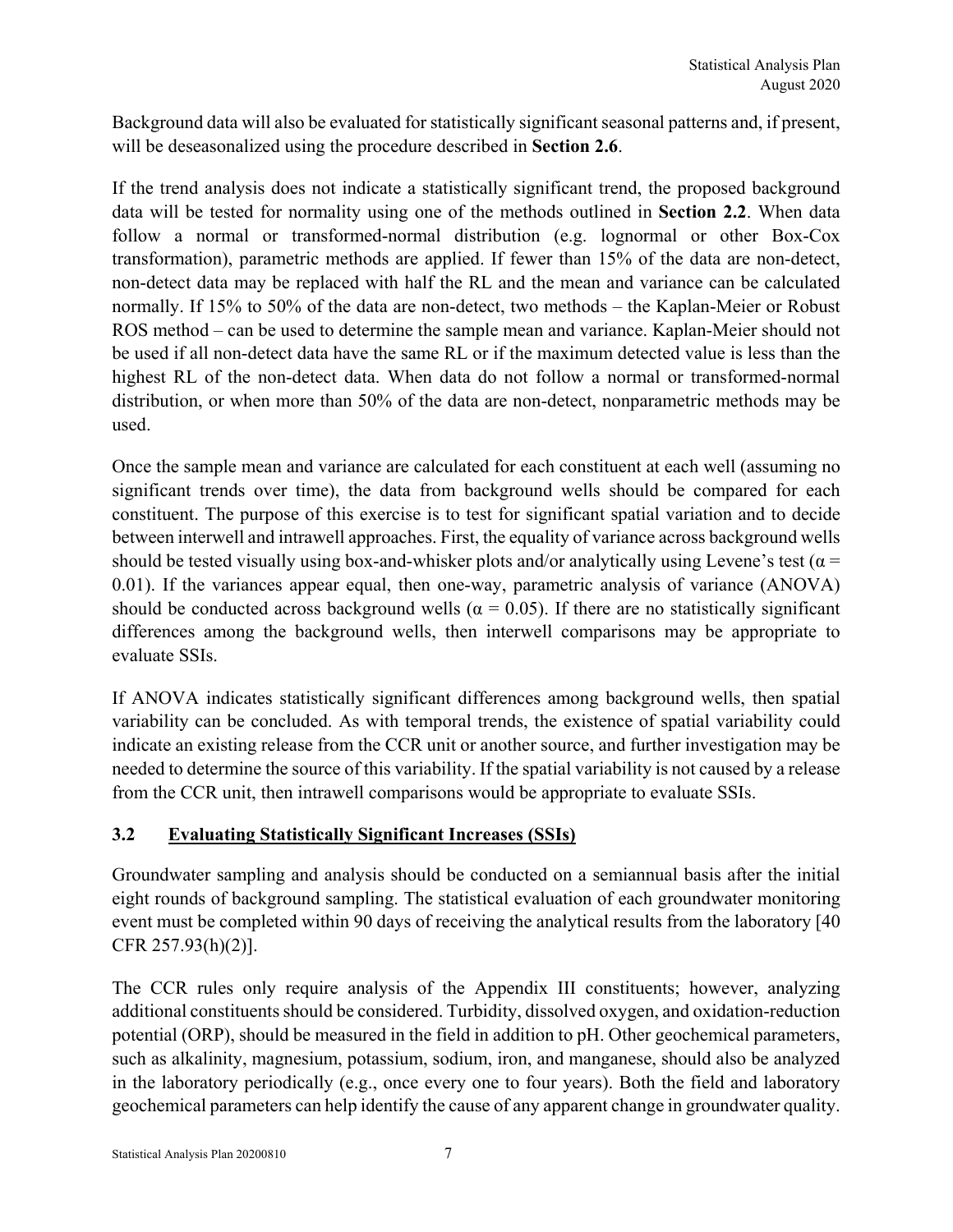Additionally, analyzing for the Appendix IV constituents periodically should be considered to assess whether the background dataset for these constituents is complete and current should assessment monitoring be needed. Statistical analyses should still be limited to the Appendix III constituents to help meet the dual goals of a SWFPR less than 10% per year and an adequate statistical power.

The CCR rules specifically list four methods acceptable for statistical analysis: ANOVA, tolerance intervals, prediction intervals, and control charts [40 CFR 257.93(f)]. Of these, the Unified Guidance recommends prediction limits combined with retesting for maintaining a low SWFPR while providing high statistical power (USEPA, 2009). Control charts are also acceptable as long as parametric methods can be used (i.e., the data or transformed data are normally distributed and the frequency of non-detects is at most 50%), as there is no nonparametric counterpart to the control chart. ANOVA is not recommended as the CCR rules mandate a minimum Type I error (α) of 0.05, at which it would be difficult to maintain an annual SWFPR less than 10%.

Prediction intervals and control charts can be used for both interwell and intrawell comparisons. For interwell comparisons, the pooled data from background monitoring wells should be used for the background dataset; for intrawell comparisons, the background dataset should be a subset of historical data at each monitoring well. (See **Section 3.4** below for procedures for updating background datasets.) Interwell comparisons are preferable, but they should only be used when there are no trends and no statistically significant population differences among background wells; otherwise, a significant test result may only indicate natural spatial variability instead of an SSI.

For prediction intervals, the upper prediction limit (UPL) is calculated according to the following formula:

$$
UPL = \bar{x} + ks \quad (5)
$$

where:

| $\bar{x} =$ | mean concentration of the background dataset                                 |
|-------------|------------------------------------------------------------------------------|
| $S =$       | standard deviation of the background dataset                                 |
| $k =$       | multiplier based on the characteristics of the site and the statistical test |

Values for *k* are chosen to maintain an SWFPR less than 10% and depend on the following: (1) number of wells, (2) number of constituents being evaluated, (3) size of the background dataset, (4) retesting regime, and (5) whether intrawell or interwell comparisons are being used. Values for *k* are listed in Tables 19-1, 19-2, 19-10, and 19-11 in Appendix D of the Unified Guidance (USEPA, 2009). If the *k* value that precisely matches site conditions does not appear in these tables, it can be estimated using the provided values by linear interpolation.

A one-of-two or one-of-three testing regime should be employed; i.e., if at least one sample in a series of two or three (respectively) does not exceed the UPL, then it can be concluded that an SSI has not occurred. In practice, if the initial result does not exceed the UPL, then no resampling is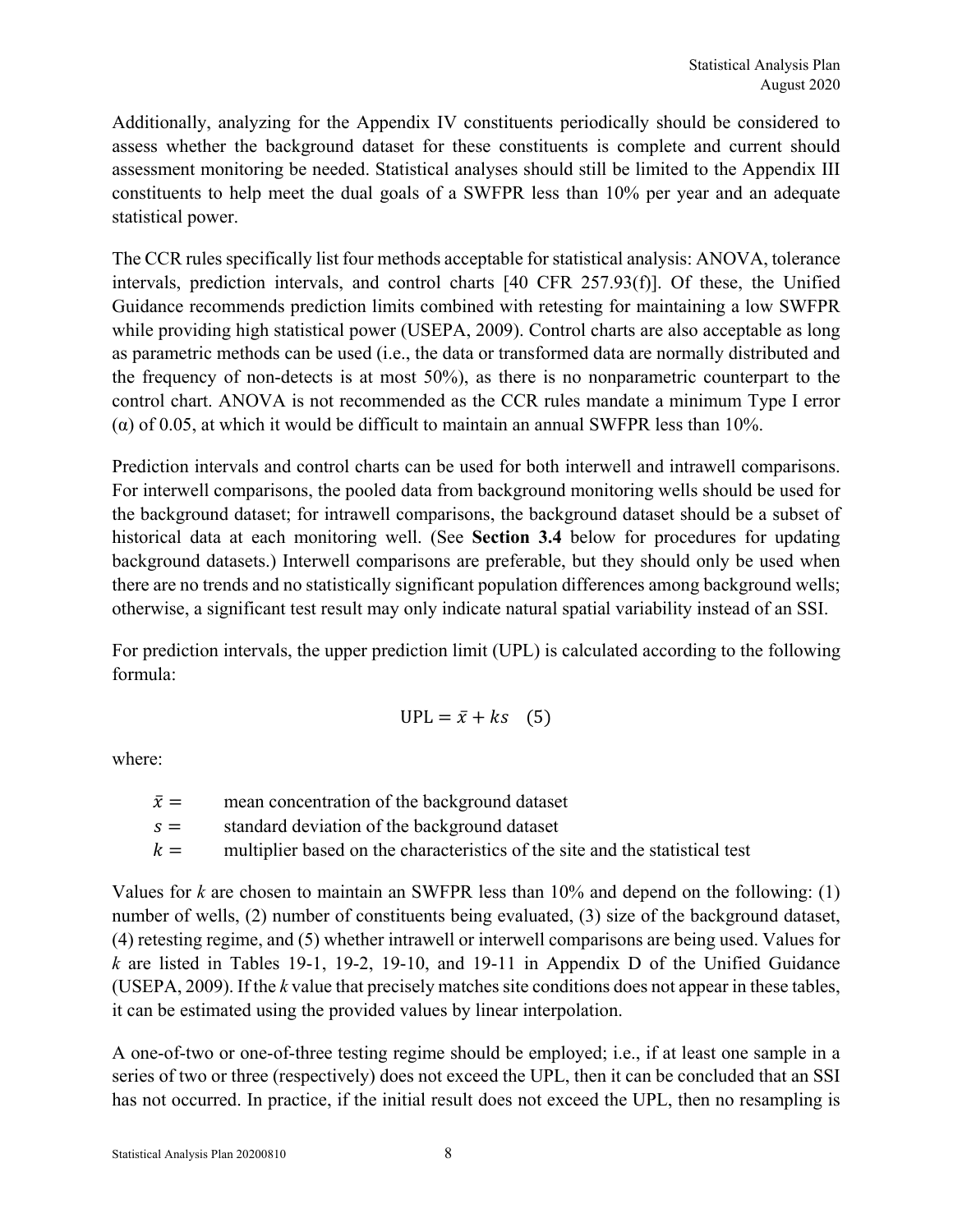needed. If the initial result does exceed the UPL, then a resample should be collected prior to the next regularly scheduled sampling event at the monitoring well(s) and for the constituent(s) exceeding the UPL. Additional geochemical parameters, such as alkalinity, magnesium, potassium, sodium, iron, and manganese, should also be analyzed during resampling to help identify the source of the apparent increase. Enough time should elapse between the initial sample and each resample so that the samples are physically independent (**Section 2.1**). If both the initial result and the subsequent resample(s) exceed the UPL, then an SSI can be concluded.

Choosing between a one-of-two and a one-of-three testing regime should be done before conducting the statistical analysis, as the UPL calculation depends on the resampling regime selected. The choice should depend on site conditions and the size of the background dataset. First, if three physically independent samples cannot be collected in a six-month period, then a one-oftwo testing regime should be used. A one-of-two testing regime may also be considered (a) if the background dataset has at least 16 data points or (b) if the CCR unit's monitoring well network has nine or fewer downgradient monitoring wells and a background dataset of at least 8 data points. Otherwise, a one-of-three testing regime should be employed to achieve an acceptably high statistical power and an acceptably low SWFPR.

If two physically independent samples cannot be collected in a six-month period, then a reduced monitoring frequency may be warranted. In this case, a demonstration must be made documenting the need for – and effectiveness of – a reduced monitoring frequency. This demonstration must be certified by a qualified professional engineer, and monitoring must still be done on at least an annual basis [40 CFR 257.94(d)].

The above procedure can be used wherever a mean and variance can be calculated for background data, including datasets that are transformed-normal and datasets where the mean and variance are calculated using the Kaplan-Meier or Robust ROS method. (Note that if data are transformednormal, prediction intervals or control limits should first be calculated for the transformed data and then be transformed back into concentration terms.) Methods for determining prediction intervals where more than half of the background data are non-detect, where background data are neither normal nor transformed-normal, or where statistically significant trends or seasonal patterns exist are described below.

Different analyses can and should be used for different constituents and different monitoring wells within a CCR unit depending on the background data. For instance, if background wells have similar chloride data but different pH data, then interwell comparisons may be considered for chloride analysis and intrawell comparisons may be considered for pH analysis. If boron data are stable above the RL at MW-1 and mostly non-detect at MW-2, then it would be appropriate to use parametric prediction limits at MW-1 and non-parametric prediction limits at MW-2.

# **3.2.1 Most Background Data Are Non-Detect**

If at least half of the data are non-detect, non-parametric prediction intervals with retesting should be used. In this method, the UPL is set either at the highest or at the second-highest concentration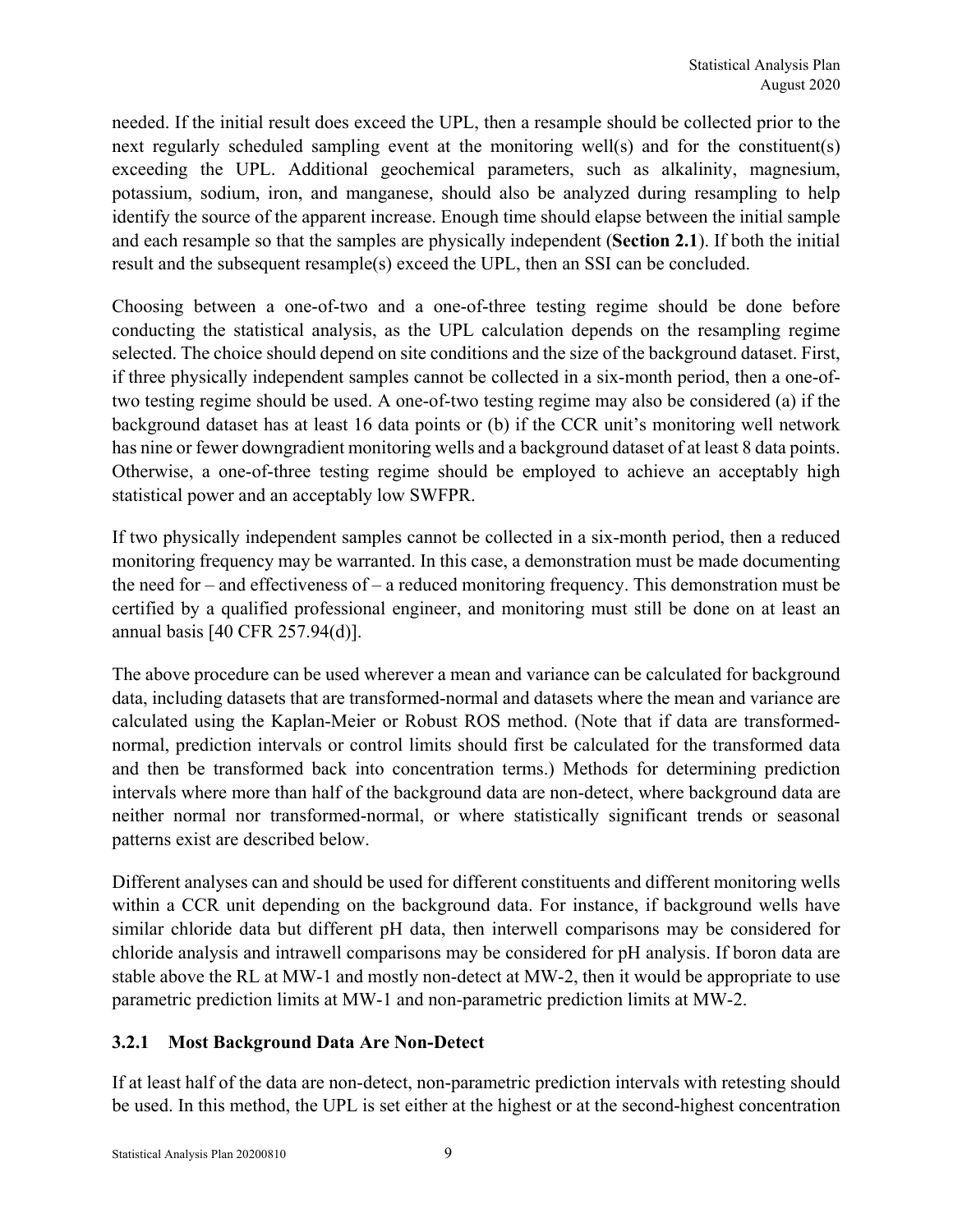observed in the background dataset. A sufficiently large background dataset is paramount for this procedure to achieve an acceptably low SWFPR. To this end, the Kruskal-Wallis test should be performed on all background monitoring wells where at least 50% of the data for the constituent are non-detect to evaluate spatial variability. If the Kruskal-Wallis test indicates that there is no significant spatial variability among background wells, then the data from the background wells should be pooled to form a larger background dataset and thus to run an interwell test.

The choice between a one-of-two and a one-of-three testing regime should be based on the same criteria used for parametric testing, as described in **Section 3.2**. Choosing between using the highest or second-highest observed concentration as the UPL should depend in part on the size of the background dataset and the number of monitoring wells around the CCR unit. Assuming a oneof-three testing regime is used, the highest observed concentration should be used when the background dataset has fewer than 32 data points and the monitoring network has twelve or fewer wells. If there are at least thirteen wells, the highest observed concentration should be used when the background dataset has fewer than 48 data points. The second-highest observed concentration may be used for larger datasets.

If a one-of-two testing regime must be used due to aquifer conditions, then the highest observed concentration should be used (a) when the background dataset has fewer than 64 data points if there are fifteen or fewer wells or (b) when the background dataset has fewer than 88 data points if there are at least sixteen wells. The second-highest observed concentration may be used for larger data sets.

# **3.2.2 All Background Data Are Non-Detect**

If all of the background data are non-detect, then the Double Quantification Rule should be used. According to this rule, if a sample and verification resample both exceed the PQL, then an SSI can be concluded. This can be thought of as setting the UPL at the PQL with a one-of-two testing regime. The possibility of false positives from this rule does not count against the calculated SWFPR because the false positive risk is small when all previous background data have been nondetect.

# **3.2.3 Background Data Are neither Normal nor Transformed-Normal**

If background data are non-normal and cannot be transformed such that the transformed data do follow a normal distribution, then non-parametric prediction intervals with retesting should be used. In this method, the UPL is set either at the highest or at the second-highest concentration observed in the background dataset. A sufficiently large background dataset is paramount for this procedure to achieve an acceptably low SWFPR. To this end, the Kruskal-Wallis test should be performed on all background monitoring wells where at least 50% of the data for the constituent are non-detect to evaluate spatial variability. If the Kruskal-Wallis test indicates that there is no significant spatial variability among background wells, then the data from the background wells should be pooled to form a larger background dataset and thus to run an interwell test.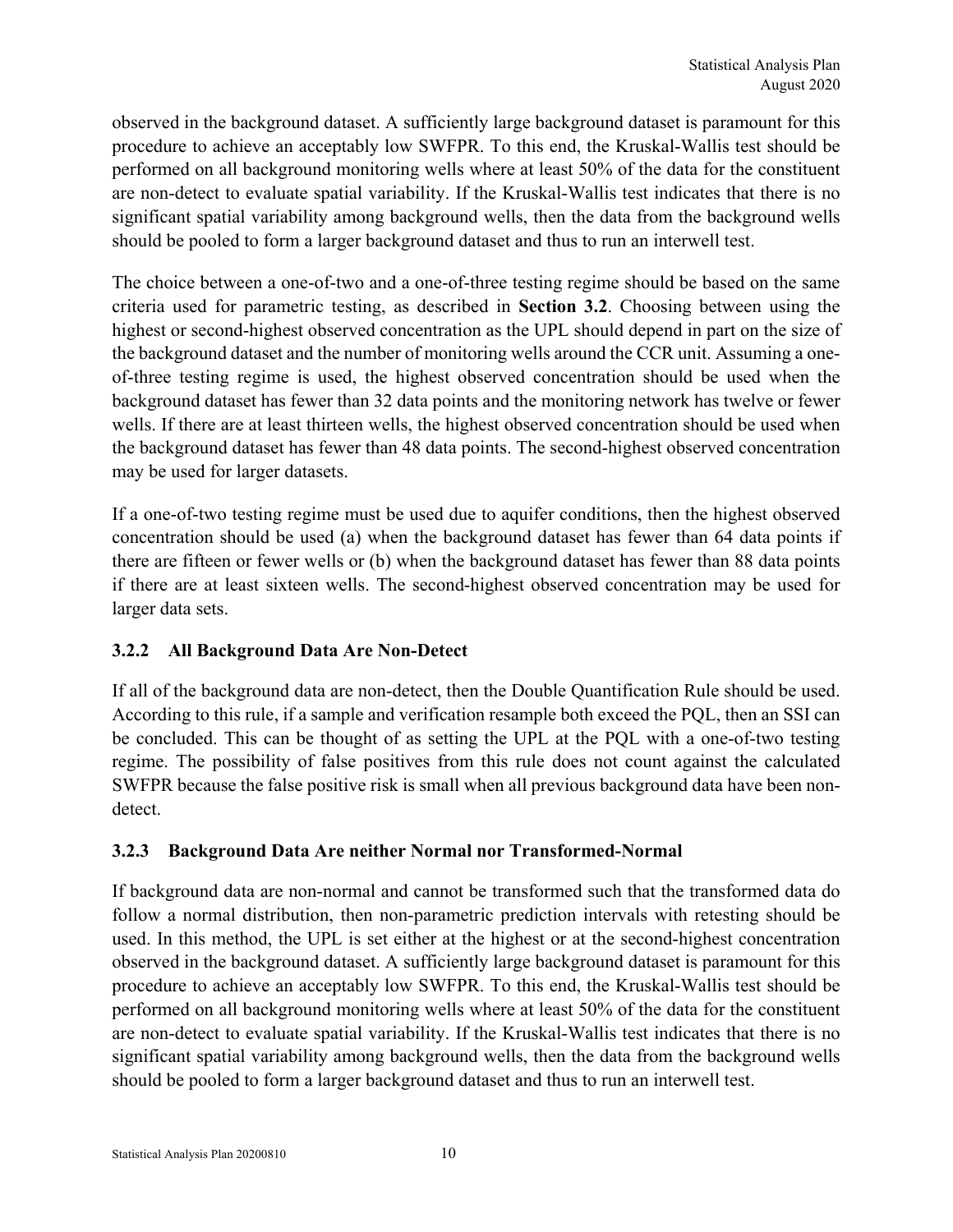The choice between a one-of-two and a one-of-three testing regime should be based on the same criteria used for parametric testing, as described in **Section 3.2**. The choice between using the highest or second-highest observed concentration as the UPL should be based on the same considerations described in **Section 3.2.1**.

# **3.2.4 A Significant Temporal Trend Exists**

True temporal trends in background data (i.e., absent a release from the facility or another source) are considered unlikely. Thus, a truncated dataset that does not exhibit a statistically significant trend may be used. In these cases, UPLs would be calculated as described in the previous sections.

Alternatively, if there is a significant temporal trend in the background data that is not attributable to a release, prediction limits can be constructed around a trend line. A trend line can be constructed parametrically using OLS linear regression. OLS linear regression should only be used when at most 15% of the data are non-detect, when regression residuals are normally distributed, and when the variance from the regression line does not change over time. If OLS linear regression is used, the UPL can be calculated according to the following equation:

$$
UPL = \widehat{x_0} + t_{1-\alpha,n-2} * s_e * \sqrt{1 + \frac{1}{n} + \frac{(t_0 - \bar{t})^2}{(n-1)s_t^2}} \quad (6)
$$

where:

 $\widehat{x_0}$  = regression-line estimate of the mean concentration at time  $t_0$  $t_{1-\alpha,n-2}$  = one-tailed *t*-value at a confidence of  $1-\alpha$  and  $n-2$  degrees of freedom  $s_e$  = standard error of the regression line  $n =$  number of samples in the background dataset  $t_0$  = date the groundwater sample being compared to the UPL was collected  $\bar{t}$  = mean of the sampling dates in the background dataset  $s_t$  = standard deviation of the sampling dates in the background dataset

The choice between a one-of-two and a one-of-three testing regime should be based on the same criteria used when there is no significant trend, as described in **Section 3.2**. The choice of α depends on the retesting regime and the number of wells within the monitoring network. If a oneof-two testing regime is employed, an  $\alpha = 0.02$  is recommended if there are eighteen or fewer wells and an  $\alpha$  = 0.01 is recommended if there are at least nineteen wells within the monitoring network. If a one-of-three testing regime is employed, an  $\alpha$  = 0.05 should be used.

# **3.2.5 A Significant Seasonal Pattern Exists**

If a statistically significant seasonal pattern exists and if there is a physical explanation for the seasonality, the background data should be deseasonalized using the procedure described in **Section 2.6**. The background UPL should be calculated based on the deseasonalized data. Results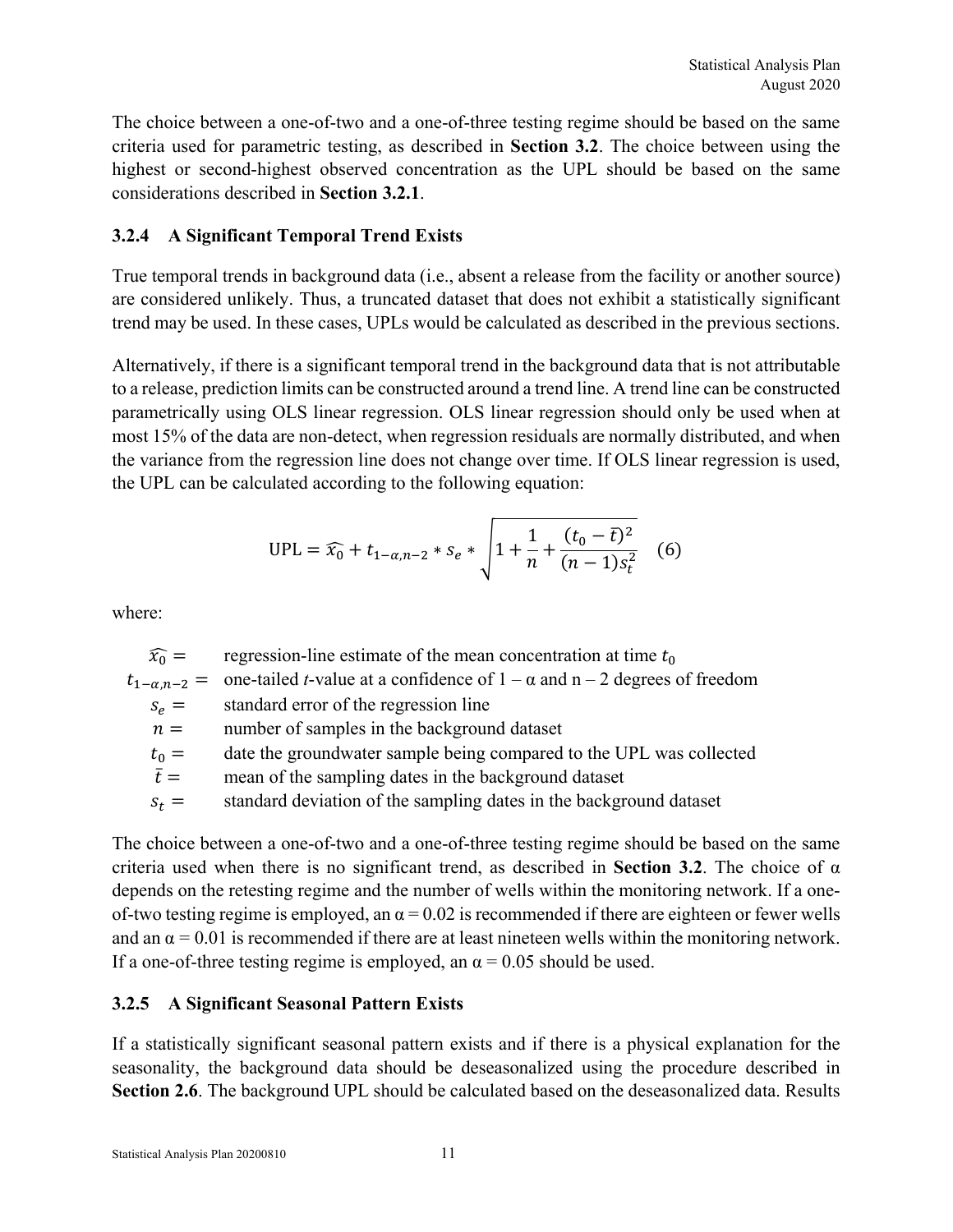should then be deseasonalized by subtracting the difference between the seasonal mean and the grand mean before comparing results to the UPL.

# **3.3 Responding to an Identified SSI**

If the statistical evaluation indicates that an SSI is present, the data should be evaluated to assess whether the SSI is caused by a release from the CCR unit. If it can be shown that the SSI resulted from a release from another source, from an error in sampling or analysis, or from natural variability, then a demonstration of this must be made in writing and certified by a qualified professional engineer within 90 days of completing the statistical evaluation [40 CFR  $257.94(e)(2)$ . (The statistical evaluation itself must be completed within 90 days of receiving the analytical data from the laboratory.) If this demonstration is not made within 90 days of completing the statistical evaluation, then the site must begin assessment monitoring [40 CFR 257.94(e)(1)].

#### **3.4 Updating Background**

As recommended in the Unified Guidance, background values should be updated every four to eight measurements, assuming no confirmed SSI is identified (USEPA, 2009). (See **Section 4.4** for procedures for updating background if an SSI has been identified.) A Student's *t*-test or the nonparametric Mann-Whitney test (also known as the Wilcoxon rank-sum test) should be conducted to compare the set of new data points against the existing background dataset, as appropriate. An  $\alpha = 0.05$  is recommended given the relatively small size of the datasets, particularly if background is updated every four measurements and particularly if the nonparametric Mann-Whitney test is used. However, an α as low as 0.01 may be used if the existing background dataset is sufficiently large (i.e., contains at least five data points) or if Student's *t*-test is used.

If the *t*-test or Mann-Whitney test does not indicate significant differences, the new data should be combined with the existing background data to calculate an updated UPL. Increasing the size of the background dataset will increase the power of subsequent statistical tests.

If the *t*-test or Mann-Whitney test indicates a statistically significant difference between the two populations, then the data should not be combined with the existing background data until further review determines the cause of the difference. If the differences appear to be caused by a release, then the previous background dataset should continue to be used. Absent evidence of a release, the new dataset should be considered more representative of present-day groundwater conditions and used for background. Note that the *t*-test or Mann-Whitney test is used to compare new data to the existing background dataset for the purposes of updating background. The tests are not used to determine whether an SSI is present or whether a release has occurred.

Periodically, spatial variability among background wells may be re-assessed to determine whether using an interwell or intrawell comparison is appropriate on a constituent-by-constituent basis, as outlined in **Section 3.1**.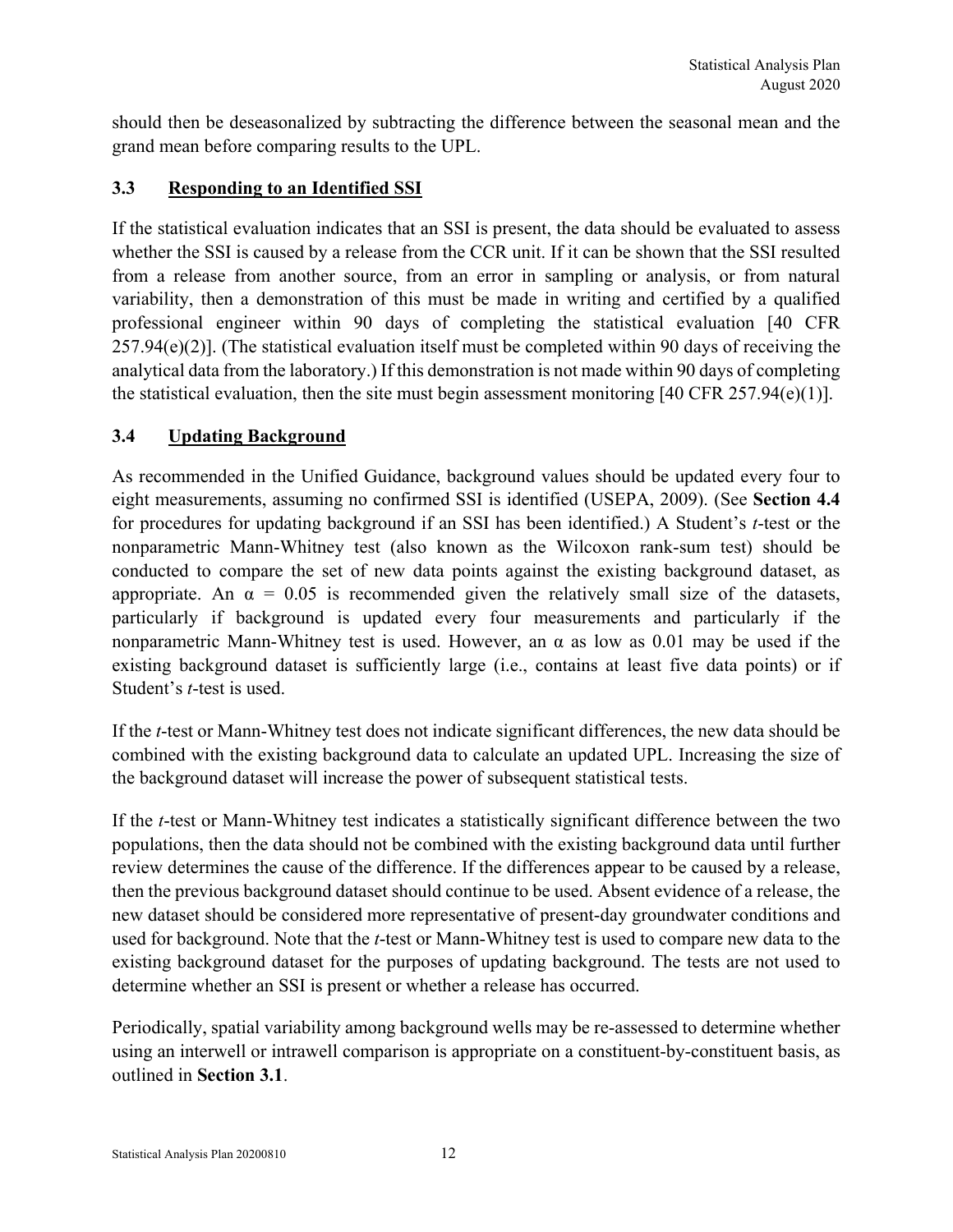#### **ASSESSMENT MONITORING**

A CCR unit must begin assessment monitoring if an SSI is identified and is not attributed to some cause besides a release from the CCR unit. Assessment monitoring must begin within 90 days of identifying the SSI. During this 90-day period, the monitoring well network must be sampled for all Appendix IV constituents [40 CFR 257.95(b)]. Within 90 days of obtaining the results from this sampling event, all of the CCR unit wells must be sampled for all Appendix III constituents and those Appendix IV constituents that were detected during the initial assessment monitoring event [40 CFR 257.95(d)(1)].

After these initial assessment monitoring events, the CCR unit wells must be sampled for all Appendix III constituents and previously detected Appendix IV constituents on a semiannual basis [40 CFR 257.95(d)(1)]. Additionally, the CCR unit wells must be sampled for all Appendix IV constituents on an annual basis [40 CFR 257.95(b)].

As with detection monitoring, if physically independent samples cannot be collected on a semiannual basis, then a reduced monitoring frequency may be warranted. A demonstration must be made documenting the need for – and effectiveness of – a reduced monitoring frequency. This demonstration must be certified by a qualified professional engineer, and monitoring must still be done on at least an annual basis [40 CFR 257.95(c)].

GWPSs must be established for each detected Appendix IV constituent. The GWPS shall be the greater of the background concentration and the MCL established by the USEPA for that constituent. There is no established MCL for cobalt, lead, lithium, and molybdenum. For these constituents, the CCR rules specify a screening level that can be used in place of the MCL. For these constituents, the GWPS shall be the greater of the background concentration and the CCR rule-specified screening level [40 CFR 257.95(h)]. An upper tolerance limit (UTL) with 95% confidence and 95% coverage is often used as the representative background concentration.

A single site-wide GWPS would be recommended for each constituent based on pooled background data, even if natural spatial variability exists. If background data are not pooled, background concentrations and consequently GWPSs would vary from well to well. One difficulty with this approach is that concentrations at one monitoring well may exceed the location-specific GWPS and still be below levels considered as natural background at other locations within the site. The pooled background is often more interpretable and less cumbersome for developing a single background-based GWPS per constituent.

To determine whether a move to corrective action is warranted, a confidence interval constructed on recent data at each compliance monitoring well should be compared to the site-wide GWPS. When the lower confidence limit (LCL) of this interval exceeds the GWPS, an assessment of corrective measures may be justified.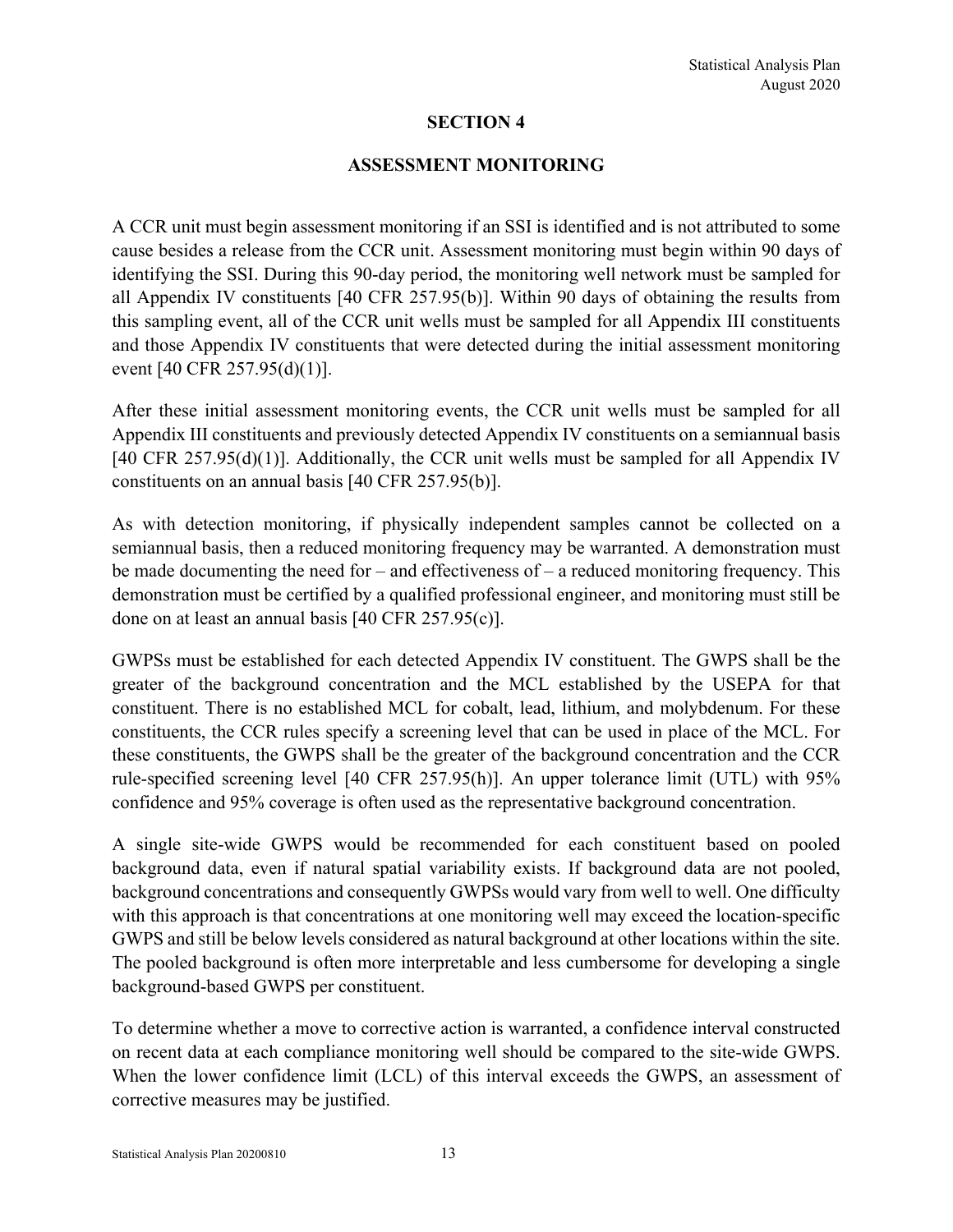When corrective action is not warranted, to return from assessment monitoring to detection monitoring, the CCR rules specify that all Appendix III and IV constituents must be at or below background levels for two consecutive sampling events [40 CFR 257.95(e)]. Procedures for comparing results to background are described in **Section 4.2**.

Alternatively, the CCR unit can return from assessment monitoring to detection monitoring if it can be shown that previously identified SSIs resulted from a release from another source, from an error in sampling or analysis, or from natural variability. This demonstration must be made in writing and certified by a qualified professional engineer [40 CFR 257.94(e)(2)].

# **4.1 Comparing Data to the GWPS**

The GWPS is set at the MCL (or CCR rule-specified screening level for cobalt, lead, lithium, and molybdenum) or a value based on background data, whichever is greater. The UTL calculated from the background dataset is often used as the background value.

Tolerance intervals are similar to prediction intervals. However, whereas prediction intervals represent a range where a future result is expected to lie, tolerance intervals represent a range where a proportion of the population is expected to lie. Tolerance intervals have both an associated coverage (i.e., the proportion of the population covered by the tolerance interval) and an associated confidence. A coverage of 95% ( $\gamma$  = 0.95) and a confidence of 95% ( $\alpha$  = 0.05) are typically used.

The UTL is calculated similarly to the UPL:

 $UTL = \bar{x} + \tau s$  (7)

Similar to the UPL calculation,  $\bar{x}$  is the mean concentration and *s* is the standard deviation of the background dataset. However, in this case the multiplier  $\tau$  is different from that of the UPL calculation and is a function of the chosen coverage and confidence and the size of the background dataset. Values of  $\tau$  are tabulated in Table 17-3 in Appendix D of the Unified Guidance (USEPA, 2009). As with prediction limits, if the  $\tau$  value that precisely matches site conditions does not appear in these tables, it can be estimated using the provided values by linear interpolation.

Once a GWPS is established, new data must be evaluated to determine whether they are statistically significantly higher than the GWPS. The statistical analyses listed in 40 CFR 257.93(f) are appropriate for comparing new data to a background dataset but are not appropriate for comparing new data to a fixed standard. For these cases, the Unified Guidance recommends using confidence intervals around the mean or median (USEPA, 2009).

Evaluations should be done for each detected Appendix IV constituent at each well. Data from different wells should not be pooled. When selecting which data to include in the recent dataset, time series plots of concentration data at each well should be created and visually inspected. Only data that exhibit the same behavior as recent data should be included. For instance, if the last eight arsenic results cluster around 9  $\mu$ g/L and the previous eight results cluster around 4  $\mu$ g/L, then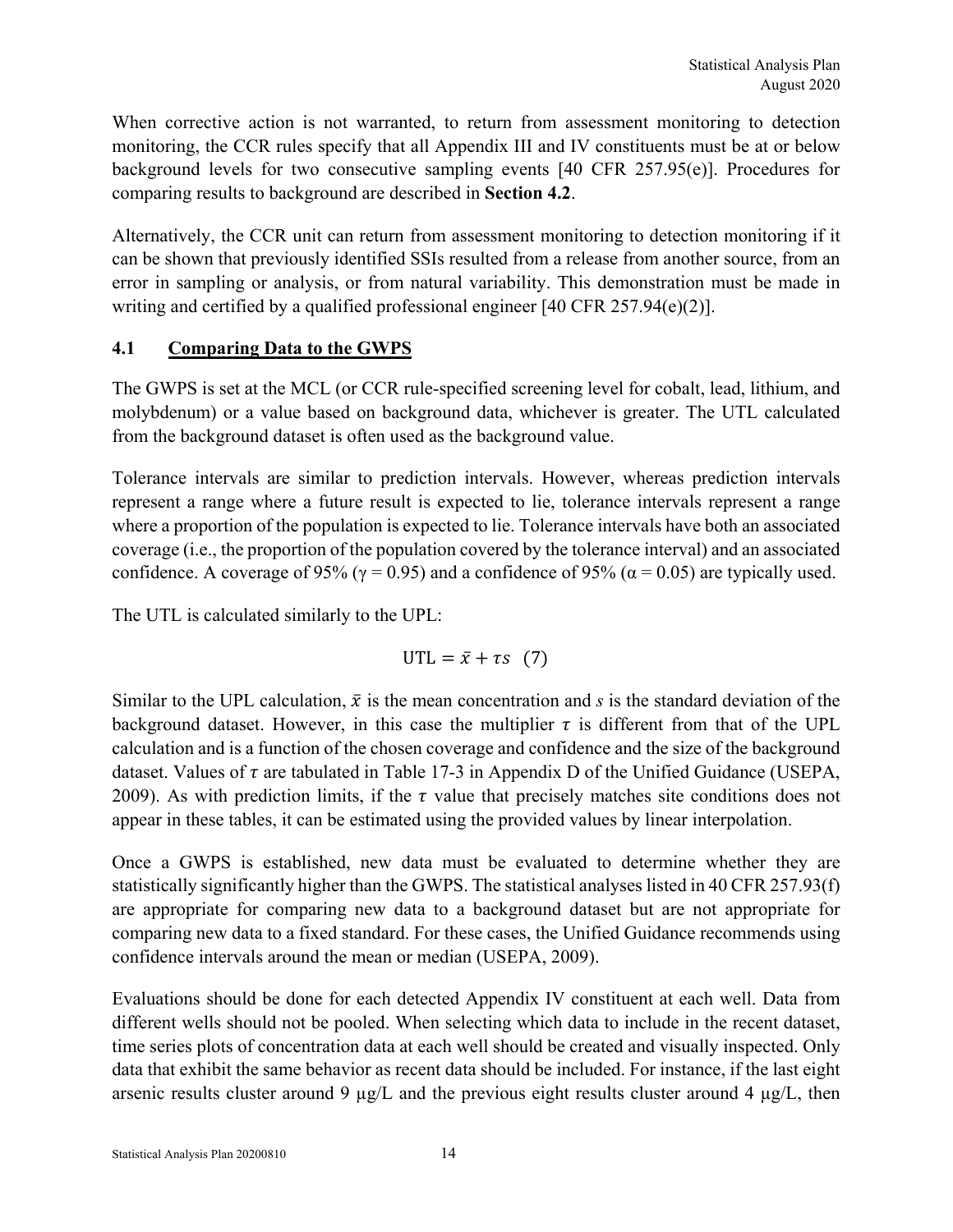only the eight most recent results should be used in the statistical analysis. Similarly, if chromium concentrations steadily increased over the last ten samples and were stable previously, then the statistical analysis should only use the ten most recent results and (since they are steadily increasing) should involve constructing a confidence interval around a trend line.

Datasets should also be sufficiently large to maintain statistical power. As many data points that exhibit the same behavior as recent data as possible should be included, including data collected prior to assessment monitoring (e.g., during the initial eight monitoring events). Ideally, datasets should have at least eight data points; in no case should a dataset have fewer than four data points.

If at least 50% of the recent dataset is non-detect, then a parametric confidence interval should not be used, and the procedure in **Section 4.1.1** should be followed.

New data will be evaluated for statistically significant temporal trends using (1) OLS linear regression with a *t*-test ( $\alpha = 0.01$ ) on the slope and/or (2) the non-parametric Theil-Sen slope estimator with Mann-Kendall trend test ( $\alpha$  = 0.05, or 0.01 for larger datasets). Non-detect data are replaced with half the RL for these analyses. The OLS linear regression or Theil-Sen slope estimator will be used to estimate the rate of change (increasing, no change, or decreasing) over time for each constituent at each well. The *t*-test or Mann-Kendall statistic will be used to determine whether a trend is statistically significant. OLS linear regression should only be used when at most 15% of the data are non-detect, when regression residuals are normally distributed, and when the variance from the regression line does not change over time. The Theil-Sen/Mann-Kendall analysis requires at least five observations for meaningful results; at least eight observations are recommended. If a significant temporal trend exists, then a confidence interval around the trend line should be constructed as outlined in **Section 4.1.3**.

If the trend analysis does not indicate a statistically significant trend, then the mean and variance should be calculated. If fewer than 15% of the data are non-detect, then the non-detect data can be replaced with half the RL and the mean and variance can be calculated normally. Tolerance intervals are sensitive to the choice of population distribution. Normality should be confirmed using the Shapiro-Wilk (or Shapiro-Francía) test and/or probability plots, as described in **Section 2.2**. If data appear not to be normally distributed, data should be transformed so that the transformed data are normally distributed.

Two methods – the Kaplan-Meier or Robust ROS method – can be used to determine the sample mean and variance when 15% to 50% of the data are non-detect. Kaplan-Meier should not be used if all non-detect data have the same RL or if the maximum detected value is less than the highest RL of the non-detect data.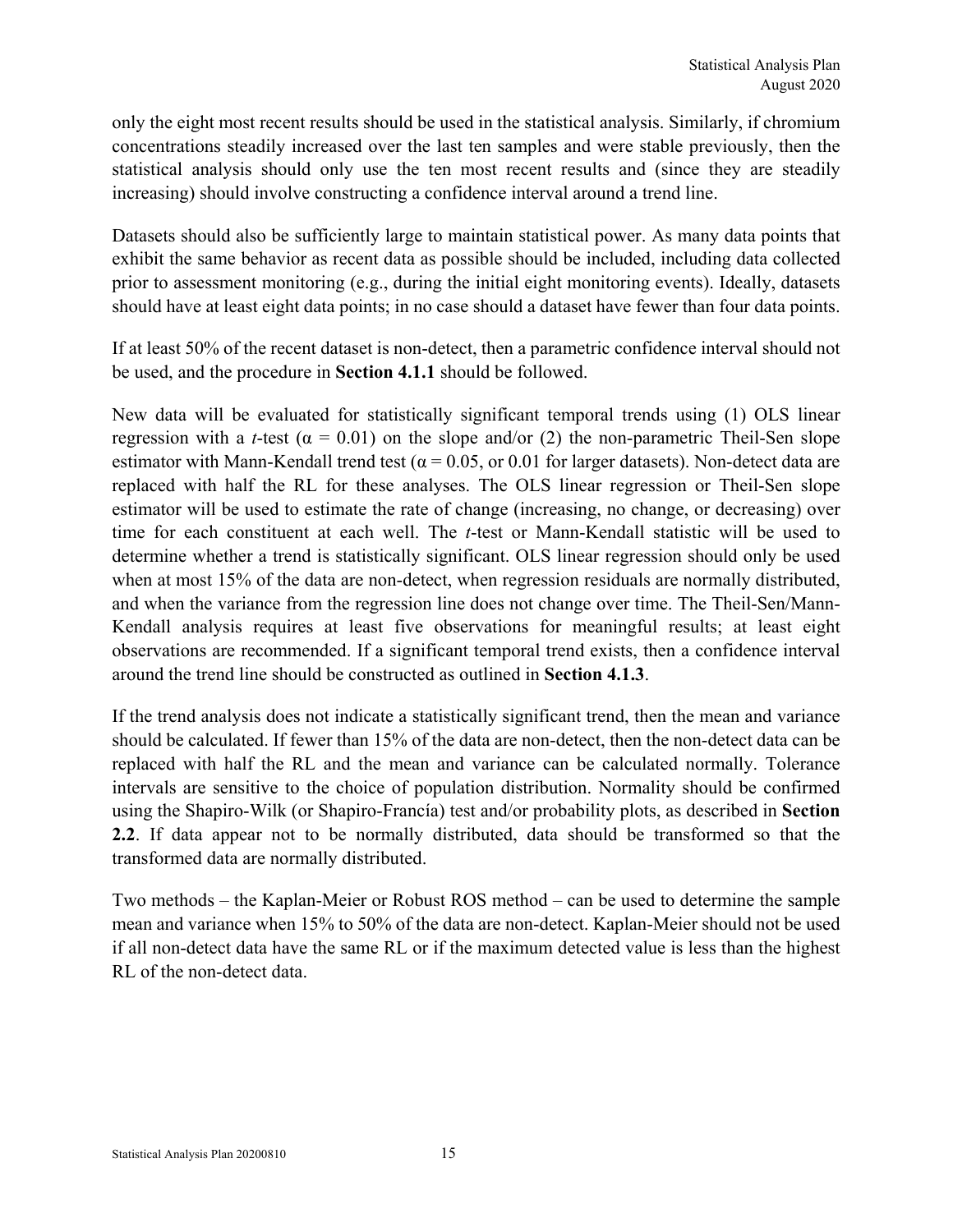When most of the data are detections, data are normally distributed, and there is no significant temporal trend, the LCL is calculated according to the following equation:

$$
LCL = \bar{x} - t_{1-\alpha, n-1} * \frac{s}{\sqrt{n}} \quad (8)
$$

where:

 $\bar{x}$  = mean concentration of the recent dataset  $t_{1-\alpha}$   $n-1$  = one-tailed *t*-value at a confidence of  $1-\alpha$  and at n – 1 degrees of freedom  $s =$  standard deviation of the recent dataset  $n =$  number of samples in the recent dataset

The *t* value must be chosen in such a way to balance the competing goals of a low false-positive rate and a high statistical power. The Unified Guidance recommends that the statistical test have at least 80% power  $(1 - \beta = 0.8)$  when the underlying mean concentration is twice the MCL (USEPA, 2009). Values of the minimum  $\alpha$  (from which *t* values can be determined) are tabulated for this criterion for various values of *n* in Table 22-2 in Appendix D of the Unified Guidance (USEPA, 2009). The selected  $\alpha$  should be the maximum of the value in Table 22-2 and 0.01.

If data are transformed normal, the LCL should first be calculated for the transformed data and then be transformed back into concentration terms. Correction factors are available but are not expected to be required. Alternatively, a non-parametric LCL can be used, as described in **Section 4.1.2**.

If data are non-normal and cannot be transformed such that the transformed data do follow a normal distribution, then a non-parametric LCL should be used, as described in **Section 4.1.2**.

If the LCL exceeds the GWPS, then a statistically significant exceedance can be concluded. If this occurs, the owner/operator is required to take several actions, including potentially moving the facility to corrective action, as described in **Section 4.3**.

# **4.1.1 Most Data Are Non-Detect**

If background data are mostly non-detect, non-parametric tolerance intervals should be used. In these cases, the UTL is set at either the highest or second-highest concentration observed in the background dataset. If all background data are non-detect, then the UTL would default to the RL. The highest or second-highest observed concentration (or RL) effectively becomes the GWPS when this value is greater than the MCL (or CCR rule-specified screening level for cobalt, lead, lithium, and molybdenum). However, if most background data are non-detect, then detected concentrations are likely less than the MCL (or CCR rule-specified screening level), and the GWPS will be set at the MCL (or CCR rule-specified screening level).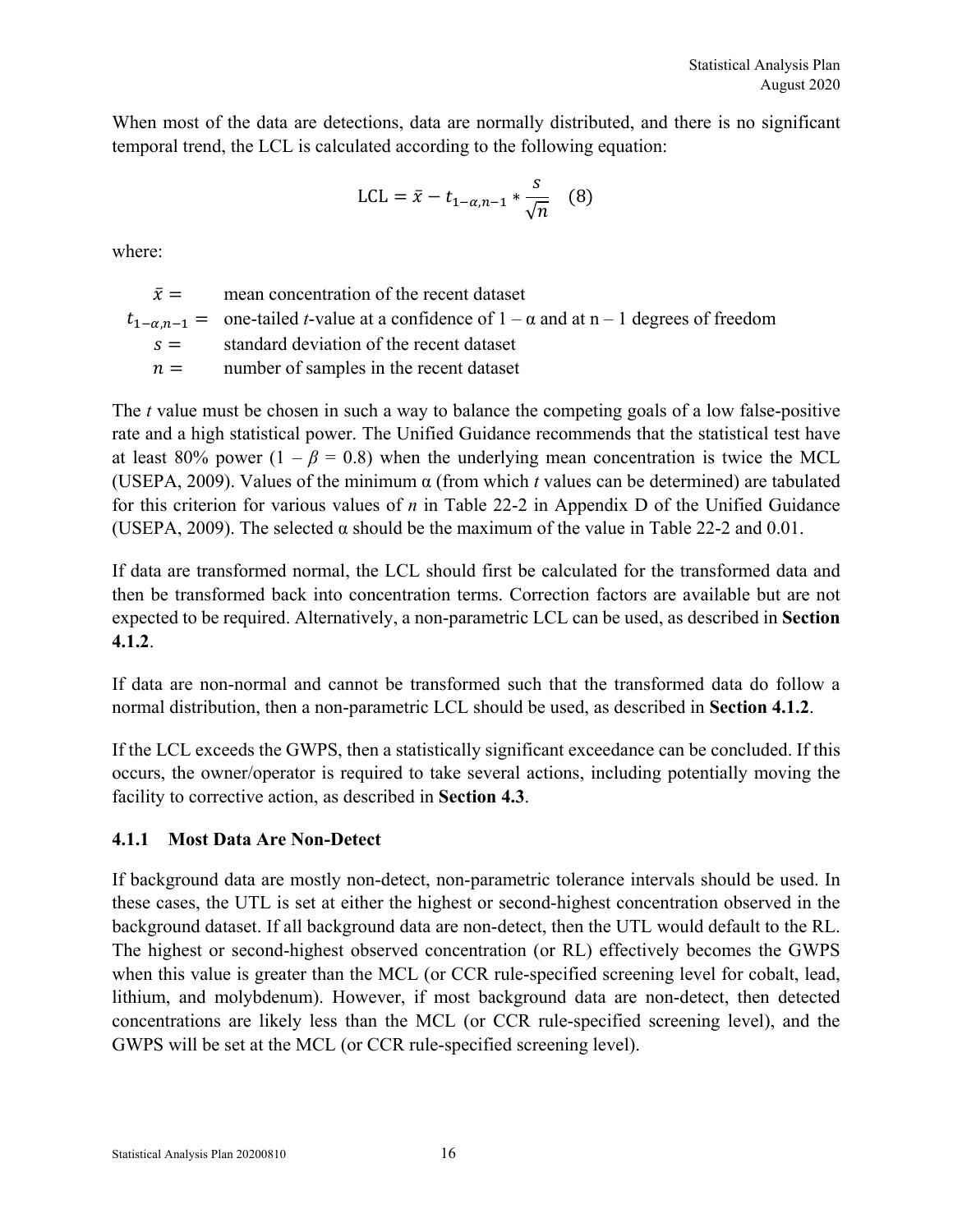If recent data are mostly non-detect, non-parametric confidence intervals can be constructed around the median by ranking the data from least to greatest and setting the LCL equal to one of the lower values of data. The confidence can be calculated based on the rank of the data point used and the sample size. Confidence values are tabulated in Table 21-11 in Appendix D of the Unified Guidance for sample sizes up to 20 (USEPA, 2009).

However, if most of the recent data are non-detect, then the data point selected for the LCL will also be non-detect. If the RL is less than the GWPS, then no statistically significant exceedance has occurred.

GWPSs should only be determined for detected Appendix IV constituents [40 CFR 257.95(d)(2)]. If all the data for a constituent are non-detect, no statistical evaluation need be performed.

# **4.1.2 Data Are neither Normal nor Transformed-Normal**

If background data are non-normal and cannot be transformed such that the transformed data do follow a normal distribution, then non-parametric tolerance intervals should be used. In these cases, the UTL is set at either the highest or second-highest concentration observed in the background dataset.

If recent data are non-normal and cannot be transformed such that the transformed data do follow a normal distribution, non-parametric confidence intervals can be constructed around the median by ranking the data from least to greatest and setting the LCL equal to one of the lower values of data. The confidence can be calculated based on the rank of the data point used and the sample size. Confidence values are tabulated in Table 21-11 in Appendix D of the Unified Guidance for sample sizes up to 20 (USEPA, 2009).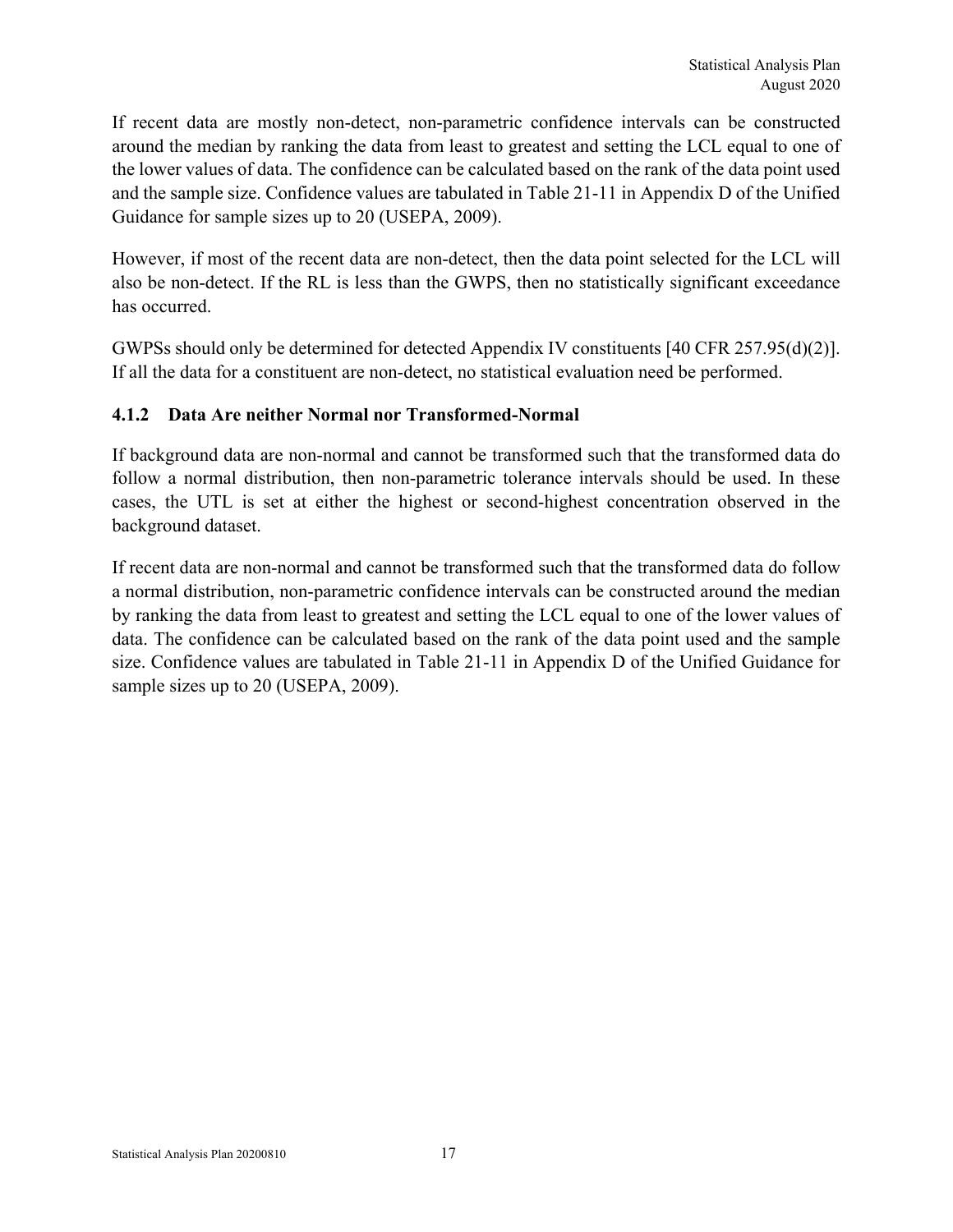#### **4.1.3 A Significant Temporal Trend Exists**

If recent data show a significant temporal trend, then an LCL below the trend line can be calculated according to the following equation:

$$
LCL = \widehat{x_0} - \sqrt{2s_e^2 * F_{1-2\alpha,2,n-2} * \left(\frac{1}{n} + \frac{(t_0 - \bar{t})^2}{(n-1)s_t^2}\right)} \quad (9)
$$

where:

 $\widehat{x_0}$  = regression-line estimate of the mean concentration at time  $t_0$ 

 $s_e$  = standard error of the regression line

 $F_{1-2\alpha,2,n-2}$  = upper (1 - 2 $\alpha$ )th percentage point from an *F*-distribution with 2 and *n* – 2 degrees of freedom

 $n =$  number of samples in the recent dataset

 $t_0$  = date of the most recent groundwater sample

 $\bar{t}$  = mean of the sampling dates in the recent dataset

 $s_t$  = standard deviation of the sampling dates in the recent dataset

Note that the LCL is a function of time; to assess current compliance, the date of the most recent sample should be used for  $t_0$ . If and only if the LCL is greater than the GWPS at this time, then a statistically significant exceedance can be concluded. This equation can also be used to assess when the LCL will exceed the GWPS (assuming the current trend continues).

The same  $\alpha$  that would have been selected if there were no significant trend (as described in **Section 4.1**) should be used here to determine the proper *F* value.

If the Theil-Sen method is used to determine the trend line, a computationally intensive technique known as bootstrapping can be used to determine the LCL. This procedure is described in Section 21.3.2 of the Unified Guidance (USEPA, 2009).

# **4.1.4 A Significant Seasonal Pattern Exists**

If a statistically significant seasonal pattern exists in the background data and if there is a physical explanation for the seasonality, the background data should be deseasonalized using the procedure described in **Section 2.6**. The background-based UTL should be calculated based on the deseasonalized data, and the GWPS should be set at the MCL (or CCR rule-specified screening level) or the background-based UTL, whichever is greater.

Similarly, if a statistically significant seasonal pattern exists in compliance well data and if there is a physical explanation for the seasonality, the compliance well data should be deseasonalized using the procedure described in **Section 2.6**. The LCL to be compared to the GWPS should be calculated based on the deseasonalized compliance well data.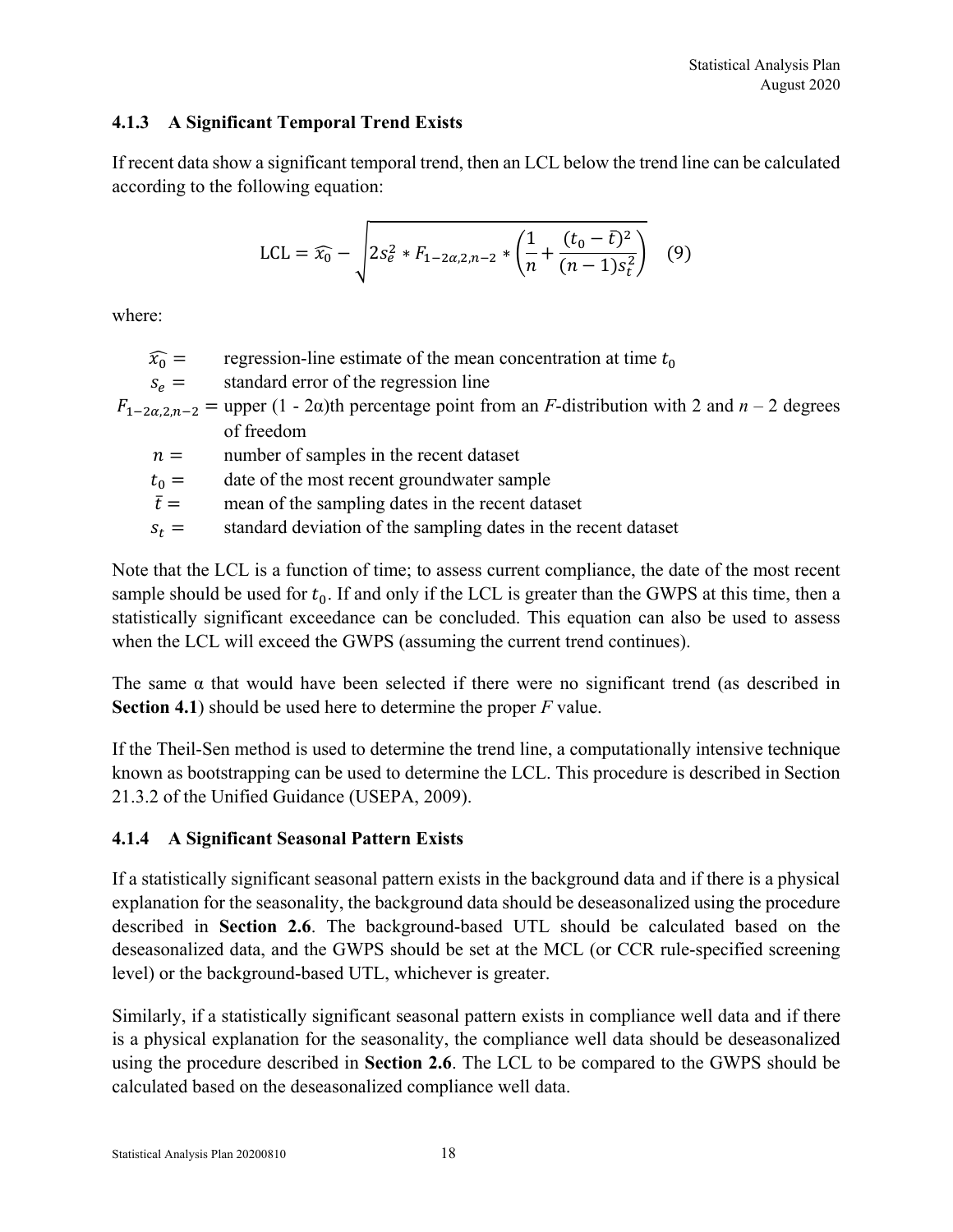#### **4.2 Comparing Data to Background**

Assessment monitoring data must be compared to the GWPS (the higher of the MCL, CCR rulespecified level, or background level) to assess whether corrective action is warranted at the facility (i.e., the LCL exceeds the GWPS). Additionally, assessment monitoring data should be compared to background data to assess whether the facility can move from assessment monitoring back to detection monitoring.

To return from assessment monitoring to detection monitoring, the CCR rules specify that all Appendix III and IV constituents must be at or below background levels for two consecutive sampling events [40 CFR 257.95(e)]. However, the analysis of all Appendix III and IV constituents is not required for every monitoring event. Therefore, all Appendix III and IV constituents should be collected during two consecutive sampling events on a periodic basis (e.g., every two to four years) and/or when statistical evaluation of assessment monitoring data suggests groundwater concentrations are at or below background levels.

For each Appendix III and Appendix IV constituent, a UTL will be calculated from the background dataset to represent the background value. Confidence limits will be calculated for each Appendix III and Appendix IV constituent at each compliance well. If the LCL is less than the background UTL for every Appendix III and Appendix IV constituent at every monitoring well for two consecutive events, then it can be concluded that current concentrations are at or below background levels, and a return to detection monitoring is warranted.

Tolerance intervals and confidence intervals can be constructed parametrically or nonparametrically. The parametric UTL is calculated according to Equation 7, and the parametric LCL is calculated according to Equation 8. Non-parametric UTLs can be determined by setting the UTL to the highest or second-highest measured background value, and non-parametric LCLs can be determined by setting the LCL to the lowest or second-lowest measured compliance well value. If all background data are non-detect, then future non-detect data can be considered statistically similar to background. If a temporal trend exists and is not attributable to a release, the dataset can be truncated so that no significant temporal trend is evident. LCLs can also be calculated below the trend line using Equation 9. If a statistically significant seasonal pattern exists in the dataset and if there is a physical explanation for the seasonality, the data should be deseasonalized, and the UTL (for background data) or LCL (for compliance data) should be calculated based on the deseasonalized data.

In all cases, the choice of  $\alpha$  (or  $\tau$  for parametric UTLs), the choice of the highest or second-highest background data point for non-parametric UTLs (or lowest or second-lowest compliance data point for non-parametric LCLs), etc. should be made based on sound statistical judgment and site characteristics (e.g., size of background datasets, number of monitoring wells, etc.). For these statistical tests, because an SSI over background has already been identified, a higher α than that used in detection monitoring is justifiable.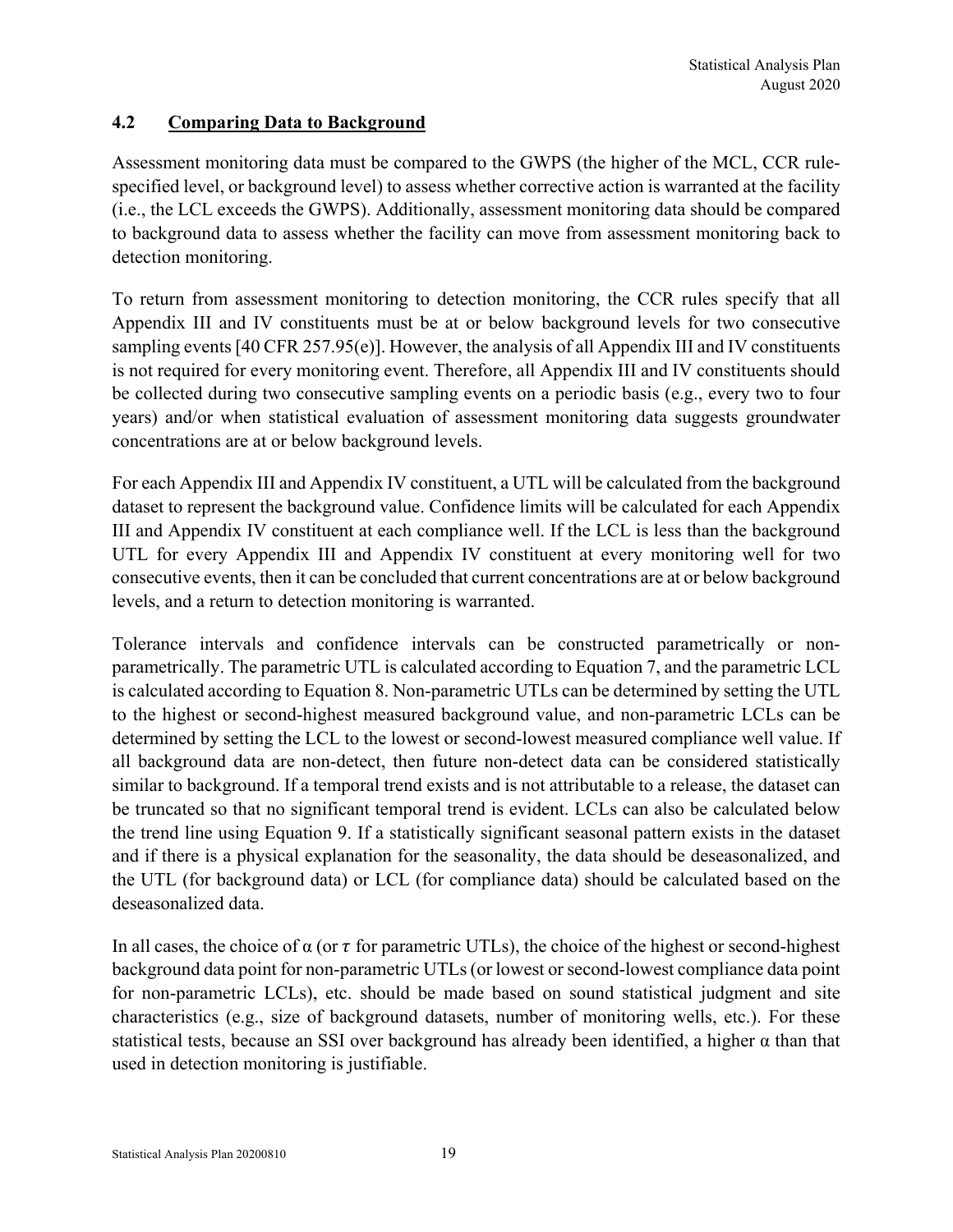#### **4.3 Required Responses to the Results of the Statistical Evaluation**

If the statistical evaluation demonstrates that the concentrations of all Appendix III and Appendix IV constituents are at or below background levels for two consecutive sampling events, then the CCR unit may return to detection monitoring [40 CFR 257.95(e)]. A notification that the CCR unit is returning to detection monitoring must be placed in the facility's operating record.

If the statistical evaluation demonstrates that some Appendix III or Appendix IV constituents are at concentrations above background levels but there are no statistically significant exceedances of GWPSs, then the CCR unit must remain in assessment monitoring [40 CFR 257.95(f)].

If the statistical evaluation demonstrates that an Appendix IV constituent is present at a statistically significant level (SSL) above its GWPS (i.e., if the LCL exceeds the GWPS), then the owner/operator must:

- Include a notification in the facility's operating record that identifies the constituents exceeding GWPSs  $[40 \text{ CFR } 257.95(g)]$ ;
- Characterize the nature and extent of the release, including installing monitoring wells needed to delineate the plume, installing a monitoring well at the downgradient property boundary, quantifying the nature and the amount of the release, and sampling all wells for Appendix III and detected Appendix IV constituents  $[40 \text{ CFR } 257.95(g)(1)];$
- If the plume has migrated off-site, notify property owners overlying the plume [40 CFR  $257.95(g)(2)$ ; and
- Either begin an assessment of corrective measures or demonstrate that the SSL is not due to a release from the CCR unit within 90 days of completing the statistical evaluation [40 CFR 257.95 $(g)(3)$ ]. This demonstration must be made in writing and certified by a qualified professional engineer. The CCR rules require the previous three actions to be taken even if it can be demonstrated that the SSL is not due to a release from the CCR unit.

Reporting requirements for assessment monitoring are summarized in **Section 6.2**.

#### **4.4 Updating Background**

Care should be taken when updating background during assessment monitoring since, by definition, an SSI over background has already occurred. Data that appear to be affected by a release from the CCR unit should not be included in updated background datasets. However, it may be possible to update some background datasets (e.g., constituents not associated with a release, wells upgradient of the CCR unit, etc.). Formal updating of Appendix III constituents may be considered when there are at least four new points.

Data should be reviewed every four to eight measurements to assess the possibility of updating background datasets. Professional judgment should first be applied; any data that appear to be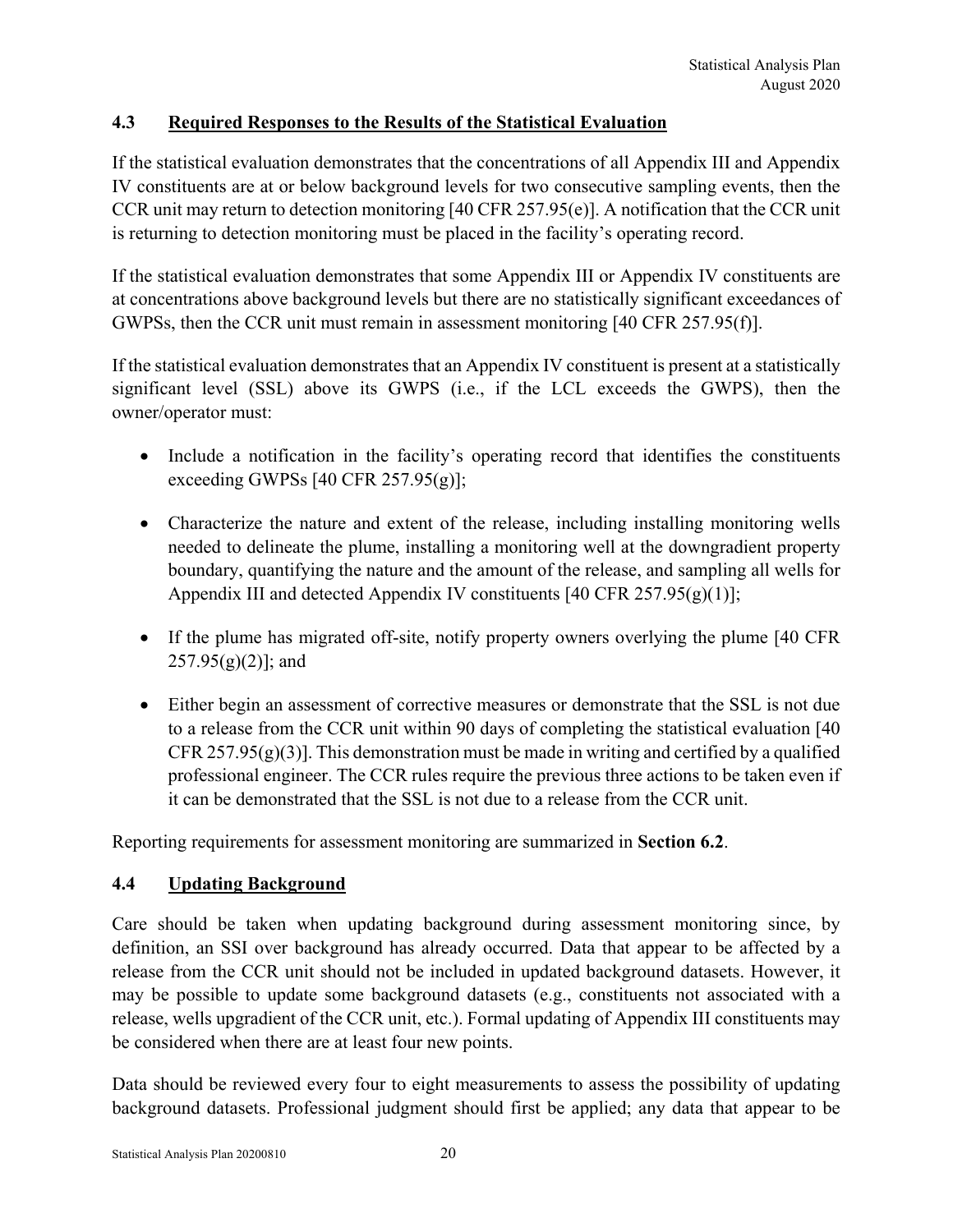affected by a release should be excluded from the background update, even if there is no statistically significant difference between the new data and the existing background data.

For data that appear not to be affected by a release, a Student's *t*-test or Mann-Whitney test should be conducted to compare the set of new data points against the existing background dataset. If the *t*-test or Mann-Whitney test corroborates that there are no significant differences, the new data should be combined with the existing background data to create an updated and expanded background dataset. Increasing the size of the background dataset will increase the power of subsequent statistical tests.

If the *t*-test or Mann-Whitney test indicates a statistically significant difference between the two datasets, then it should be -considered that the difference results from a release and the existing background dataset should continue to be used. If and only if there is evidence to suggest that the difference is not related to a release from the CCR unit, then the newer set of measurements should be used for background so that resulting statistical limits are representative of present-day groundwater quality conditions.

Periodically, spatial variability among background wells may be re-assessed to determine whether using an interwell or intrawell comparison is appropriate on a constituent-by-constituent basis, as outlined in **Section 3.1**.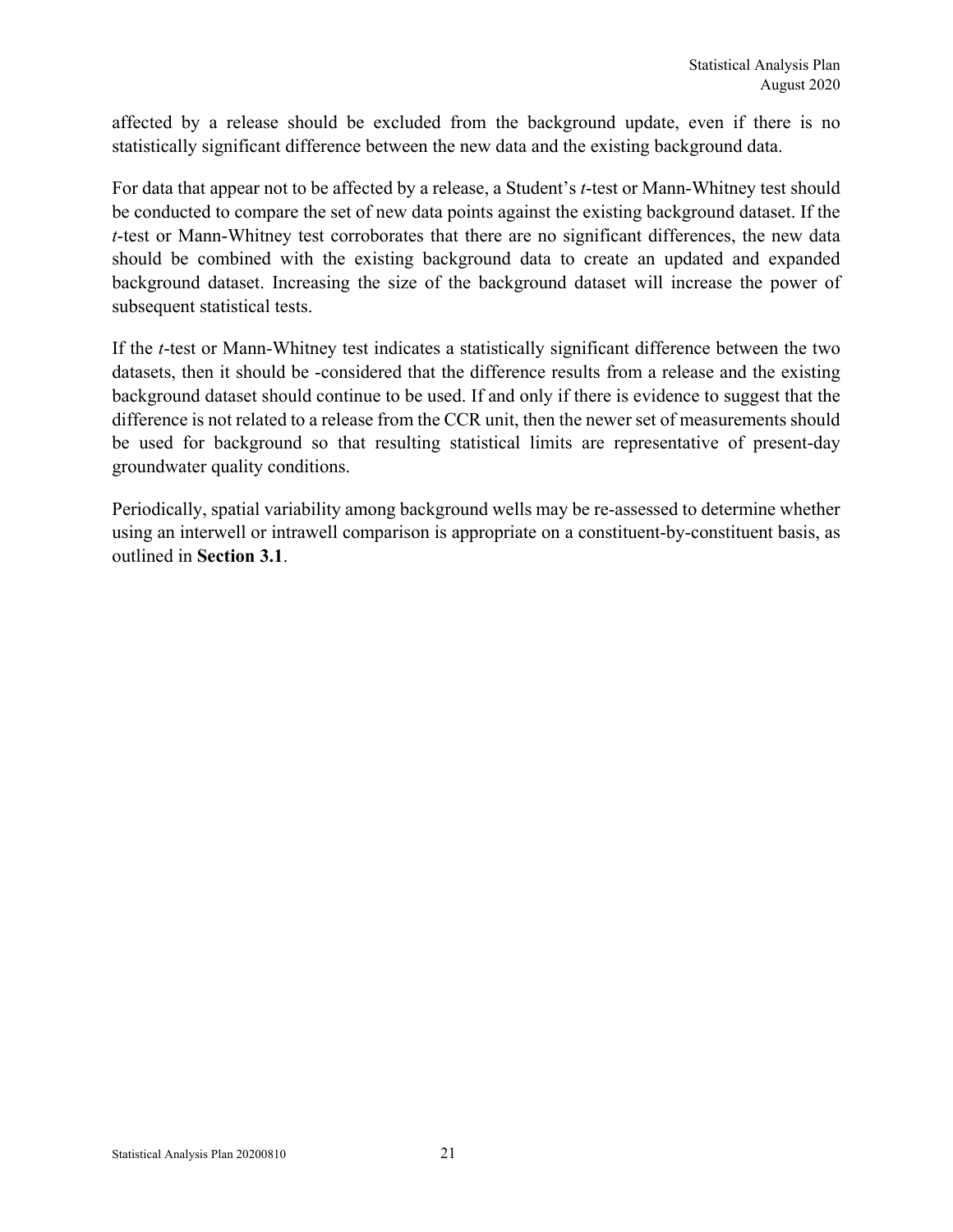#### **CORRECTIVE ACTION MONITORING**

A CCR unit must begin an assessment of corrective measures if an SSL is identified and is not attributed to some cause other than a release from the CCR unit. The assessment of corrective measures must begin within 90 days of identifying the SSL [40 CFR  $257.95(g)(3)$ ]. Based on the results of the corrective measures assessment, a remedy must be selected as soon as feasible [40 CFR 257.97(a)]. A schedule for implementing and completing the remedial activities must be included in the remedy selection [40 CFR 257.97(d)]. The owner/operator must begin remedial activities within 90 days of selecting a remedy, and a corrective action groundwater monitoring program must be implemented based on the schedule established as part of the remedy selection [40 CFR 257.98(a)].

The corrective action monitoring program must:

- Meet the requirements of an assessment monitoring program  $[40 \text{ CFR } 257.98(a)(1)(i)];$
- Document the effectiveness of the remedy  $[40 \text{ CFR } 257.98(a)(1)(ii)]$ ; and
- Demonstrate compliance with the GWPS  $[40 \text{ CFR } 257.98(a)(1)(iii)].$

The statistical methods used in corrective action monitoring are similar to those used in assessment monitoring. For each detected Appendix IV constituent, a GWPS is set at the MCL (or CCR rulespecified screening level for cobalt, lead, lithium, and molybdenum) or a value based on background data, whichever is greater. A confidence interval is constructed based on recent data at each compliance well, and the confidence interval is compared to the site-wide GWPS.

However, in assessment monitoring, the presumption is that a release has not occurred, and a release is concluded when average concentrations are higher than the GWPS (i.e., when the *lower* confidence limit [LCL] is *greater* than the GWPS). If a CCR unit is in corrective action monitoring, then evidence of a release has already been identified. Therefore, in corrective action monitoring, the presumption is that a release has occurred, and the conclusion that the remedy has successfully decreased concentrations below the GWPS is made when average concentrations are less than the GWPS (i.e., when the *upper* confidence limit [UCL] is *less* than the GWPS). (Note that this presumption only applies to well-constituent pairs where an SSL has previously been identified. Well-constituent pairs in assessment monitoring where an SSL has not been identified effectively remain in assessment monitoring until the entire unit returns to detection monitoring.)

A remedy is considered complete when, among other things, confidence intervals constructed for Appendix IV constituents for wells identified with SSLs have not exceeded the GWPS for three consecutive years  $[40 \text{ CFR } 257.98(c)(2)]$ . In this instance, a return to assessment monitoring would be warranted.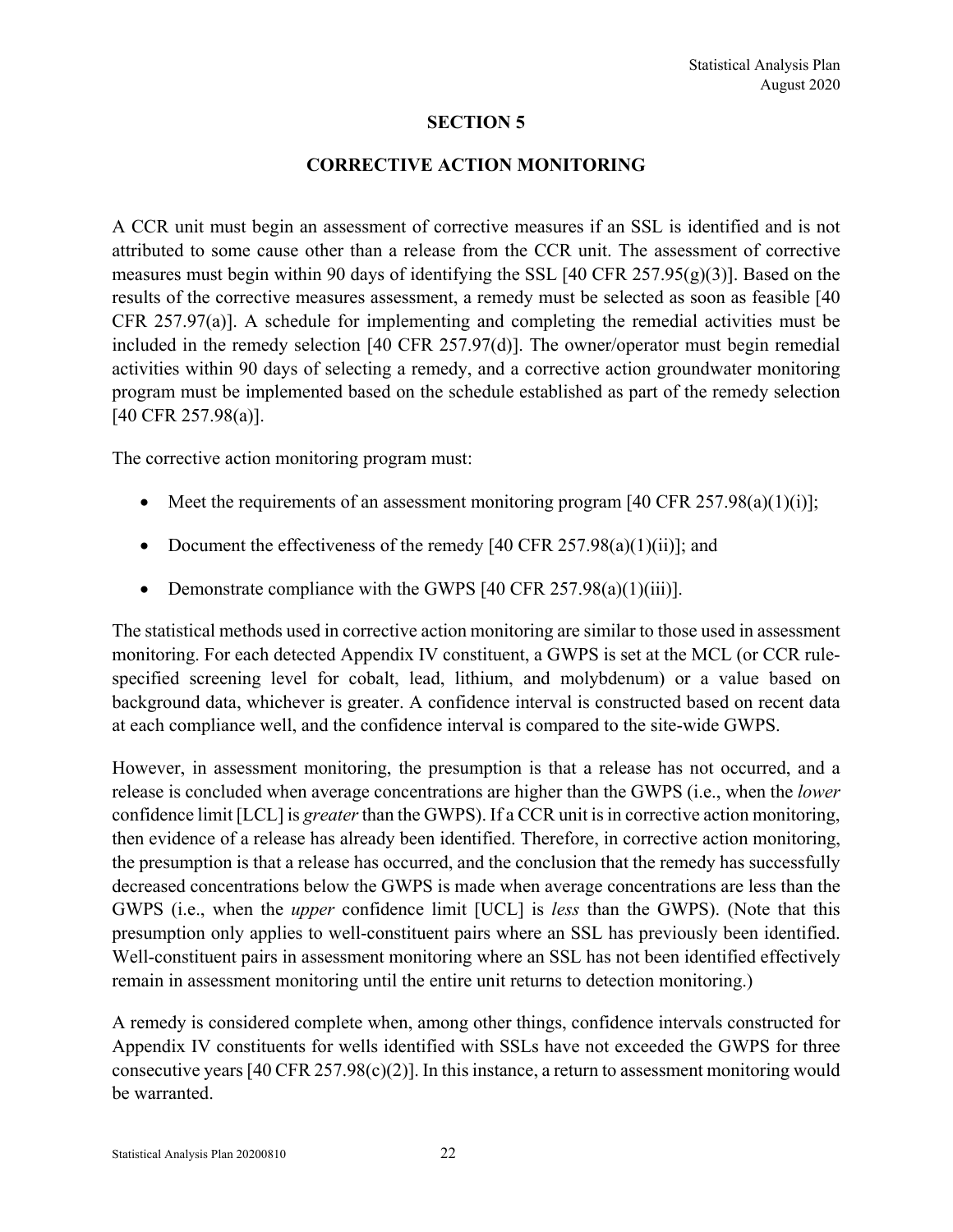Upon completion of the remedy, the owner/operator must prepare a notification stating that the remedy is complete. The notification must be certified by a qualified professional engineer or approved by the State Director or USEPA and placed in the operating record [40 CFR 257.98(e)]. Otherwise, the owner/operator should follow the reporting requirements for assessment monitoring, as summarized in **Section 6.2**.

# **5.1 Comparing Data to the GWPS**

As stated in **Section 5**, the GWPS is set at the MCL (or CCR rule-specified screening level for cobalt, lead, lithium, and molybdenum) or a value based on background data, whichever is greater. The UTL calculated from the background dataset is often used as the background value. The UTL is calculated as described in **Section 4.1**. Methods for updating background are described in **Section 4.4**.

For well-constituent pairs in corrective action monitoring, new data must be evaluated to determine whether they are statistically significantly lower than the GWPS. The statistical analyses listed in 40 CFR 257.93(f) are appropriate for comparing new data to a background dataset but are not appropriate for comparing new data to a fixed standard. For these cases, the Unified Guidance recommends using confidence intervals around the mean or median (USEPA, 2009).

When selecting which data to include in the recent dataset, time series plots of concentration data at each well should be created and visually inspected. Only data that exhibit the same behavior as recent data should be included. For instance, if the last eight arsenic results cluster around 9 µg/L and the previous eight results cluster around 4 µg/L, then only the eight most recent results should be used in the statistical analysis. Similarly, if chromium concentrations steadily increased over the last ten samples and were stable previously, then the statistical analysis should only use the ten most recent results and (since they are steadily increasing) should involve constructing a confidence interval around a trend line.

At the same time, datasets should also be sufficiently large to maintain statistical power. As many data points that exhibit the same behavior as recent data as possible should be included, including data collected prior to assessment monitoring (e.g., during the initial eight monitoring events). Ideally, datasets should have at least eight data points; in no case should a dataset have fewer than four data points.

If at least 50% of the recent dataset is non-detect, then a parametric confidence interval should not be used, and the procedure in **Section 5.1.1** should be followed.

New data will be evaluated for statistically significant temporal trends using (1) OLS linear regression with a *t*-test ( $\alpha = 0.01$ ) on the slope and/or (2) the non-parametric Theil-Sen slope estimator with Mann-Kendall trend test ( $\alpha$  = 0.05, or 0.01 for larger datasets). Non-detect data are replaced with half the RL for these analyses. The OLS linear regression or Theil-Sen slope estimator will be used to estimate the rate of change (increasing, no change, or decreasing) over time for each constituent at each well. The *t*-test or Mann-Kendall statistic will be used to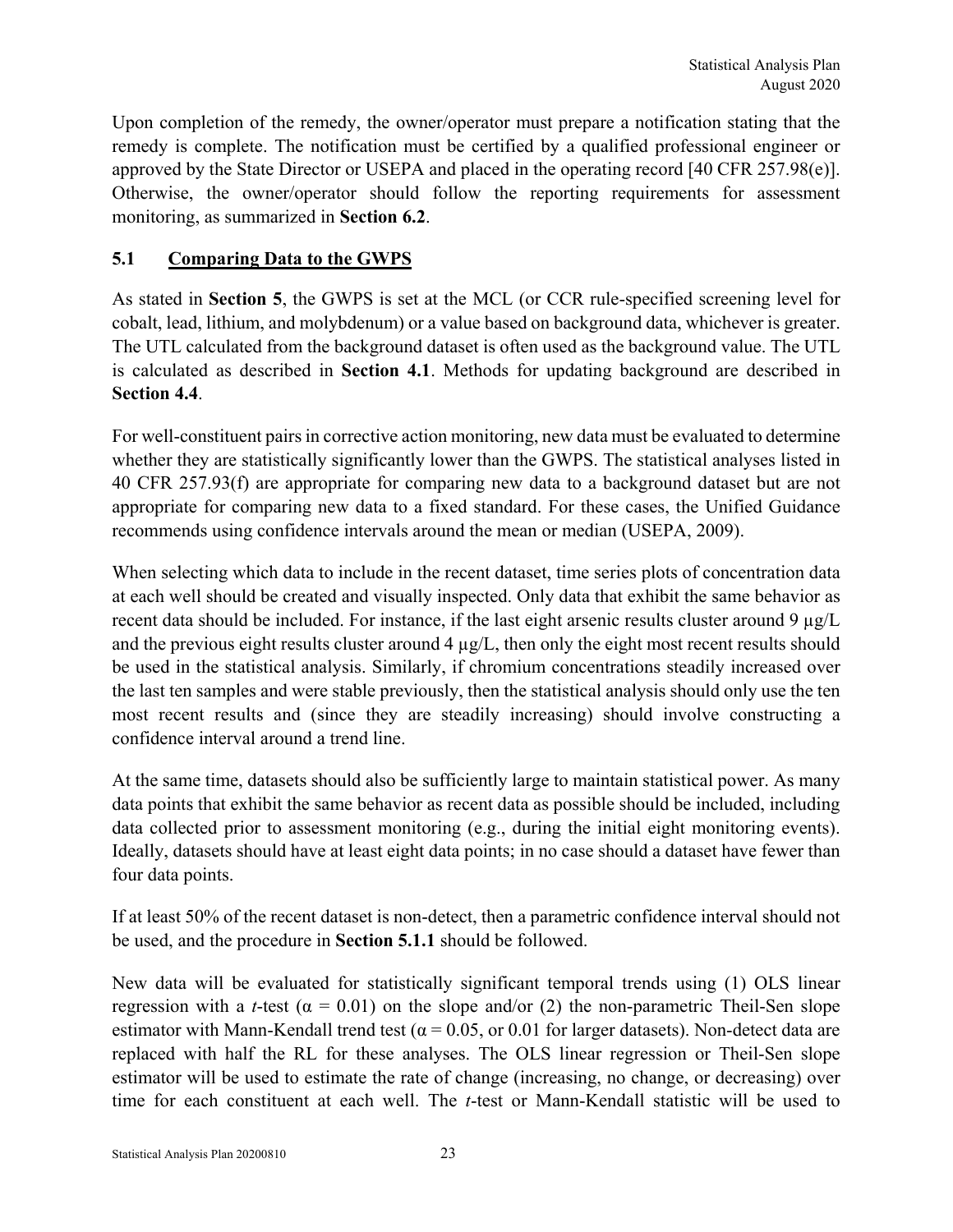determine whether a trend is statistically significant. OLS linear regression should only be used when at most 15% of the data are non-detect, when regression residuals are normally distributed, and when the variance from the regression line does not change over time. The Theil-Sen/Mann-Kendall analysis requires at least five observations for meaningful results; at least eight observations are recommended. If a significant temporal trend exists, then a confidence interval around the trend line should be constructed as outlined in **Section 5.1.3**.

If the trend analysis does not indicate a statistically significant trend, then the mean and variance should be calculated. If fewer than 15% of the data are non-detect, then the non-detect data can be replaced with half the RL and the mean and variance can be calculated normally. Tolerance intervals are sensitive to the choice of population distribution. Normality should be confirmed using the Shapiro-Wilk (or Shapiro-Francía) test and/or probability plots, as described in **Section 2.2**. If data appear not to be normally distributed, data should be transformed so that the transformed data are normally distributed.

Two methods – the Kaplan-Meier or Robust ROS method – can be used to determine the sample mean and variance when 15% to 50% of the data are non-detect. Kaplan-Meier should not be used if all non-detect data have the same RL or if the maximum detected value is less than the highest RL of the non-detect data.

When most of the data are detections, data are normally distributed, and there is no significant temporal trend, the UCL is calculated according to the following equation:

UCL = 
$$
\bar{x} + t_{1-\alpha,n-1} * \frac{s}{\sqrt{n}}
$$
 (10)

where:

 $\bar{x}$  = mean concentration of the recent dataset  $t_{1-\alpha,n-1}$  = one-tailed *t*-value at a confidence of  $1-\alpha$  and at n – 1 degrees of freedom  $s =$  standard deviation of the recent dataset  $n =$  number of samples in the recent dataset

The *t* value must be chosen in such a way to balance the competing goals of a low false-positive rate and a high statistical power. The Unified Guidance recommends that the statistical test have at least 80% power  $(1 - \beta = 0.8)$  when the underlying mean concentration is twice the MCL (USEPA, 2009). Values of the minimum  $\alpha$  (from which *t* values can be determined) are tabulated for this criterion for various values of *n* in Table 22-2 in Appendix D of the Unified Guidance (USEPA, 2009). The selected  $\alpha$  should be the maximum of the value in Table 22-2 and 0.01.

If data are transformed normal, the UCL should first be calculated for the transformed data and then be transformed back into concentration terms. Correction factors are available but are not expected to be required. Alternatively, a non-parametric LCL can be used, as described in **Section 5.1.2**.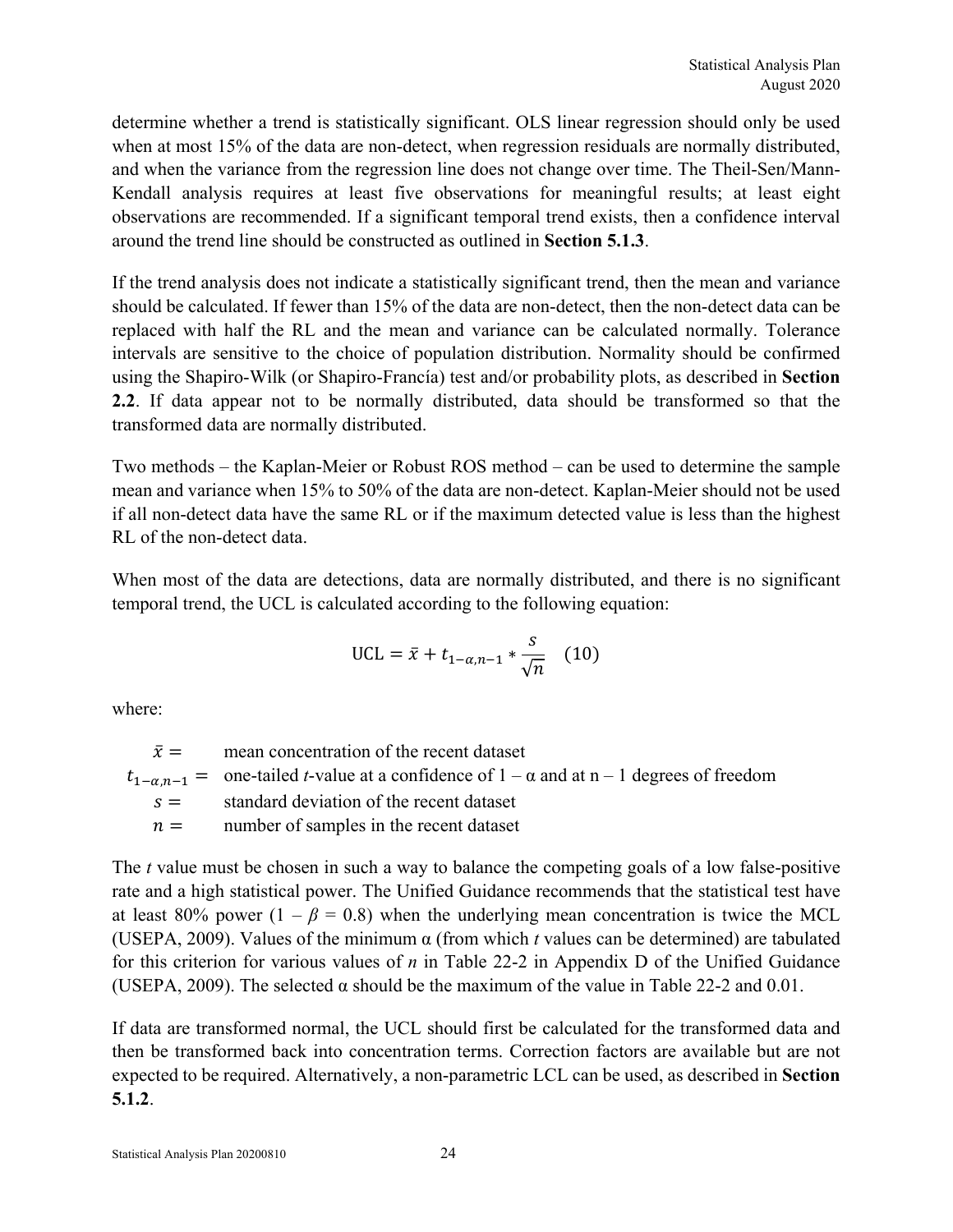If data are non-normal and cannot be transformed such that the transformed data do follow a normal distribution, then a non-parametric LCL should be used, as described in **Section 5.1.2**.

# **5.1.1 Most Data Are Non-Detect**

If recent data are mostly non-detect, non-parametric confidence intervals can be constructed around the median by ranking the data from least to greatest and setting the UCL equal to one of the higher values of data. The confidence can be calculated based on the rank of the data point used and the sample size. Confidence values are tabulated in Table 21-11 in Appendix D of the Unified Guidance for sample sizes up to 20 (USEPA, 2009).

# **5.1.2 Data Are neither Normal nor Transformed-Normal**

If recent data are non-normal and cannot be transformed such that the transformed data do follow a normal distribution, non-parametric confidence intervals can be constructed around the median by ranking the data from least to greatest and setting the UCL equal to one of the higher values of data. The confidence can be calculated based on the rank of the data point used and the sample size. Confidence values are tabulated in Table 21-11 in Appendix D of the Unified Guidance for sample sizes up to 20 (USEPA, 2009).

# **5.1.3 A Significant Temporal Trend Exists**

If recent data show a significant temporal trend, then a UCL above the trend line can be calculated according to the following equation:

UCL = 
$$
\widehat{x_0}
$$
 +  $\sqrt{2s_e^2 * F_{1-2\alpha,2,n-2} * \left(\frac{1}{n} + \frac{(t_0 - \bar{t})^2}{(n-1)s_t^2}\right)}$  (11)

where:

| $\widehat{x_0} =$ | regression-line estimate of the mean concentration at time $t_0$                                                  |  |  |  |
|-------------------|-------------------------------------------------------------------------------------------------------------------|--|--|--|
| $S_{\alpha} =$    | standard error of the regression line                                                                             |  |  |  |
|                   | $F_{1-2\alpha,2n-2}$ = upper (1 - 2 $\alpha$ )th percentage point from an F-distribution with 2 and $n-2$ degrees |  |  |  |
|                   | of freedom                                                                                                        |  |  |  |
| $n =$             | number of samples in the recent dataset                                                                           |  |  |  |
| $t_0 =$           | date of the most recent groundwater sample                                                                        |  |  |  |
|                   |                                                                                                                   |  |  |  |

$$
\bar{t} =
$$
 mean of the sampling dates in the recent dataset

 $s_t$  = standard deviation of the sampling dates in the recent dataset

Note that the UCL is a function of time; to assess current compliance, the date of the most recent sample should be used for  $t_0$ . If and only if the UCL is less than the GWPS at this time, then it can be concluded that the remedy has successfully decreased concentrations below the GWPS. This equation can also be used to assess when the UCL will decrease below the GWPS (assuming the current trend continues).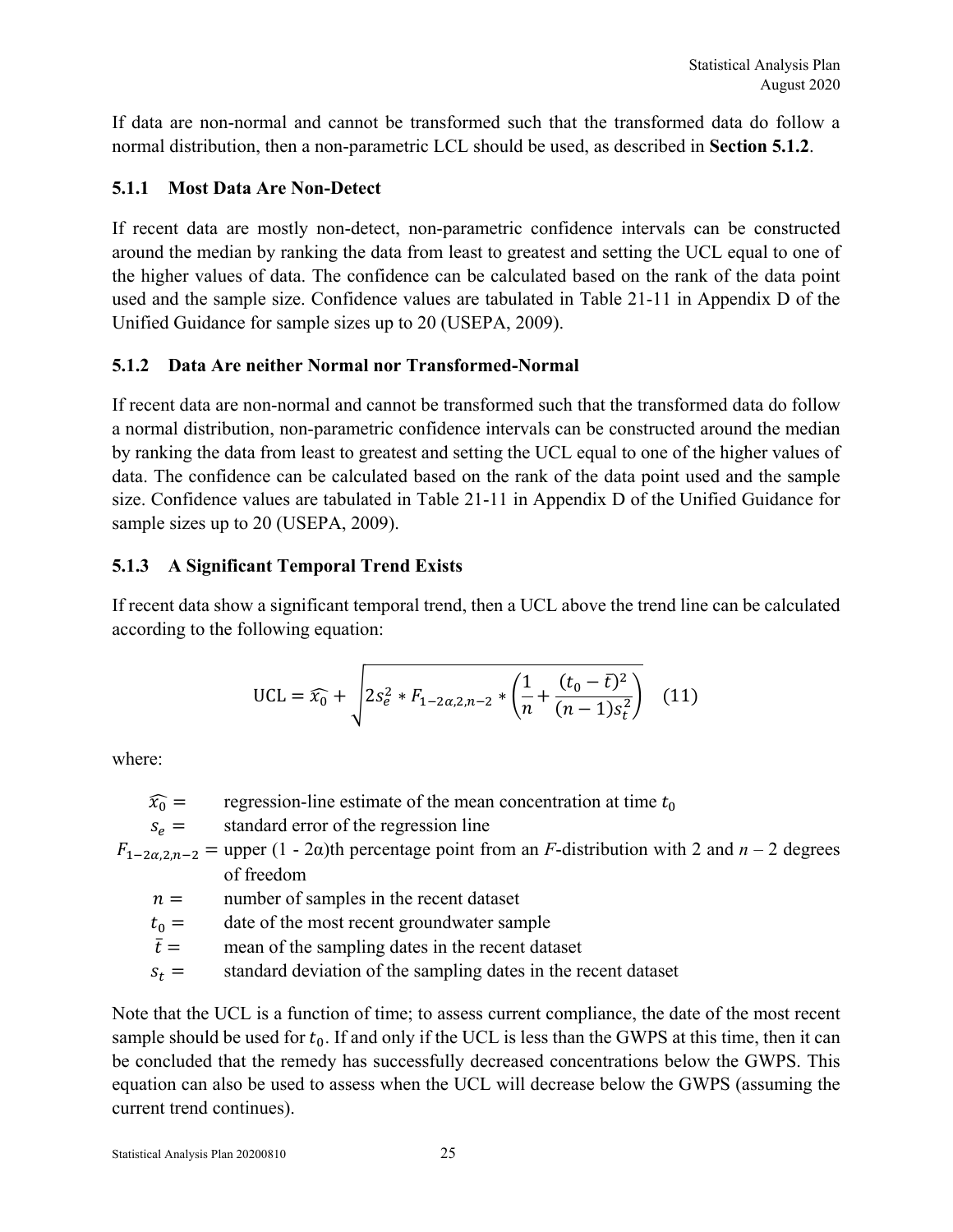The same  $\alpha$  that would have been selected if there were no significant trend (as described in **Section 5.1**) should be used here to determine the proper *F* value.

If the Theil-Sen method is used to determine the trend line, a computationally intensive technique known as bootstrapping can be used to determine the UCL. This procedure is described in Section 21.3.2 of the Unified Guidance (USEPA, 2009).

#### **5.1.4 A Significant Seasonal Pattern Exists**

If a statistically significant seasonal pattern exists in compliance well data and if there is a physical explanation for the seasonality, the compliance well data should be deseasonalized using the procedure described in **Section 2.6**. The UCL to be compared to the GWPS should be calculated based on the deseasonalized compliance well data.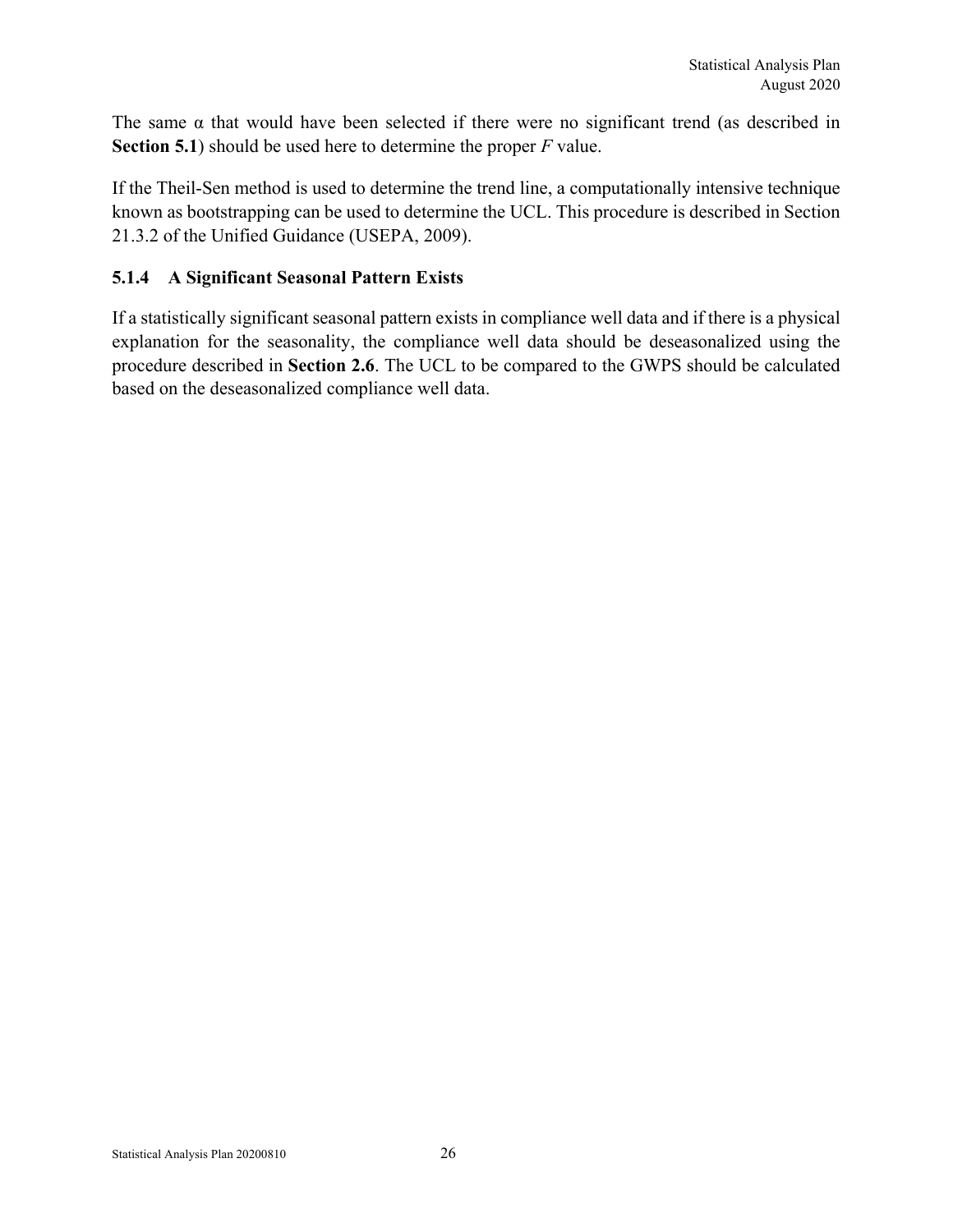#### **REPORTING REQUIREMENTS**

The CCR rule specifies reporting requirements throughout the monitoring process. Throughout the process, the required documentation is required to be posted both to the site's operating record and to a public internet set for review. As required by 40 CFR 257.93(f)(6), the chosen statistical methods described within this SAP are certified by a qualified professional engineer as appropriate for groundwater evaluation (**Section 7**).

By January 31 of each year, all existing facilities must submit an Annual Groundwater Monitoring and Corrective Action Report (Annual Report) [40 CFR 257.90(e)]. The Annual Report should be prepared and posted to both the site operating record and the public internet site. A notification should be sent to the State Director (and/or appropriate tribal authority) once the Annual Report is available.

The Annual Report should document site status, summarize key actions taken, describe problems encountered and their resolutions, and project key actions to be taken for the following year. The Annual Report should also include:

- A figure showing the CCR unit and the monitoring well network  $[40 \text{ CFR } 257.90(e)(1)];$
- An identification of monitoring wells installed or abandoned during the preceding year and the rationale for doing so  $[40 \text{ CFR } 257.90(e)(2)];$
- A summary of groundwater samples collected, which wells were sampled, what dates the samples were collected, and whether the samples were collected for detection monitoring, assessment monitoring, or corrective action monitoring  $[40 \text{ CFR } 257.90(e)(3)]$ ; and
- A discussion of any transition between monitoring programs (i.e., detection monitoring vs. assessment monitoring vs. corrective action monitoring) [40 CFR 257.90(e)(4)].

If appropriate, the Annual Report should detail a demonstration for an alternative groundwater sampling frequency. If no SSIs are identified during each sampling event, an updated Annual Report should be submitted yearly. If SSIs are identified, additional reporting requirements are summarized below.

#### **6.1 Detection Monitoring**

If SSIs are identified, the facility should demonstrate within 90 days of the detection, where possible, that SSIs over background are not due to a release from the facility, along with a certification by a qualified professional engineer that the information is accurate. If the SSIs over background are attributed to a release from the facility, the facility should prepare and place in the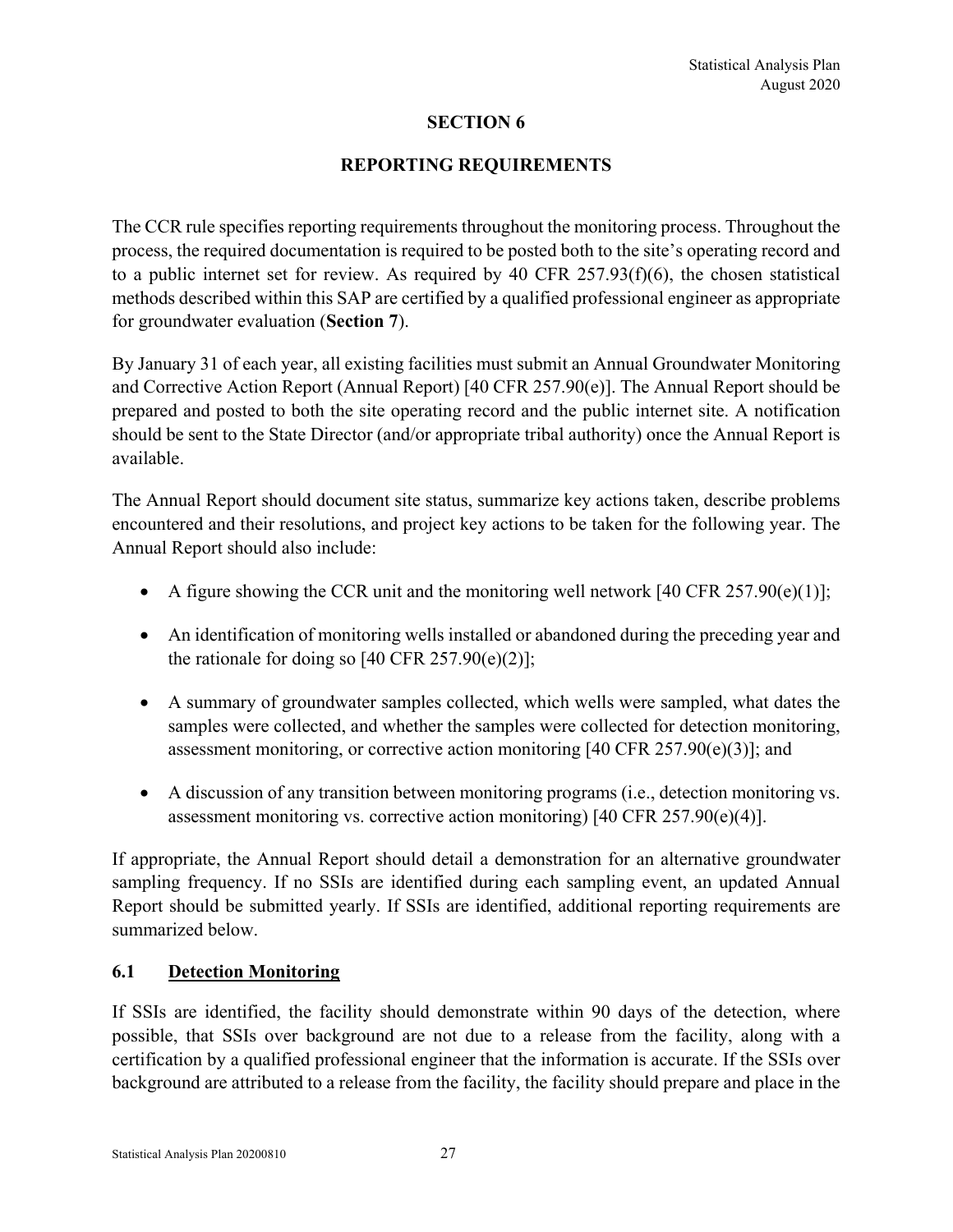operating record within 90 days a notification stating that an assessment monitoring program has been established [40 CFR 257.94(e)(3)].

# **6.2 Assessment Monitoring**

If an assessment monitoring program is in place, the Annual Report must also include [40 CFR  $257.95(d)(3)$ ]:

- Analytical results for Appendix III and detected Appendix IV constituents,
- Background concentrations for all Appendix III and Appendix IV constituents, and
- GWPSs established for detected Appendix IV constituents.

The semiannual analytical results for Appendix III and detected Appendix IV constituents must also be posted to the facility's operating record within 90 days of receipt [40 CFR 257.95(d)(1)].

If a constituent is detected at an SSL above its GWPS, a notification must be reported to the site's operating record. Additionally, the facility must notify any person who owns or resides on land that directly overlies any part of an off-site contaminant plume and record the notifications in the facility's operating record. Within 90 days, the facility must either initiate an assessment of corrective measures or demonstrate that the SSL is not due to a release from the CCR unit. The demonstration must be supported by a report certified by a qualified professional engineer [40 CFR 257.95(g)].

If the facility determines it may return to detection monitoring, the facility should issue a notification to the operating record and public site within 30 days.

#### **6.3 Corrective Action Monitoring**

If a corrective action monitoring program is in place, it must meet the requirements of an assessment monitoring program  $[40 \text{ CFR } 257.98(a)(1)(i)]$ . Thus, the reporting requirements for corrective action monitoring will be similar to assessment monitoring, as described in **Section 6.2**. Upon completion of the remedy, the facility must prepare a notification that the remedy has been completed. The notification must be certified by a qualified professional engineer or approved by the State Director or USEPA and placed in the operating record [40 CFR 257.98(e)]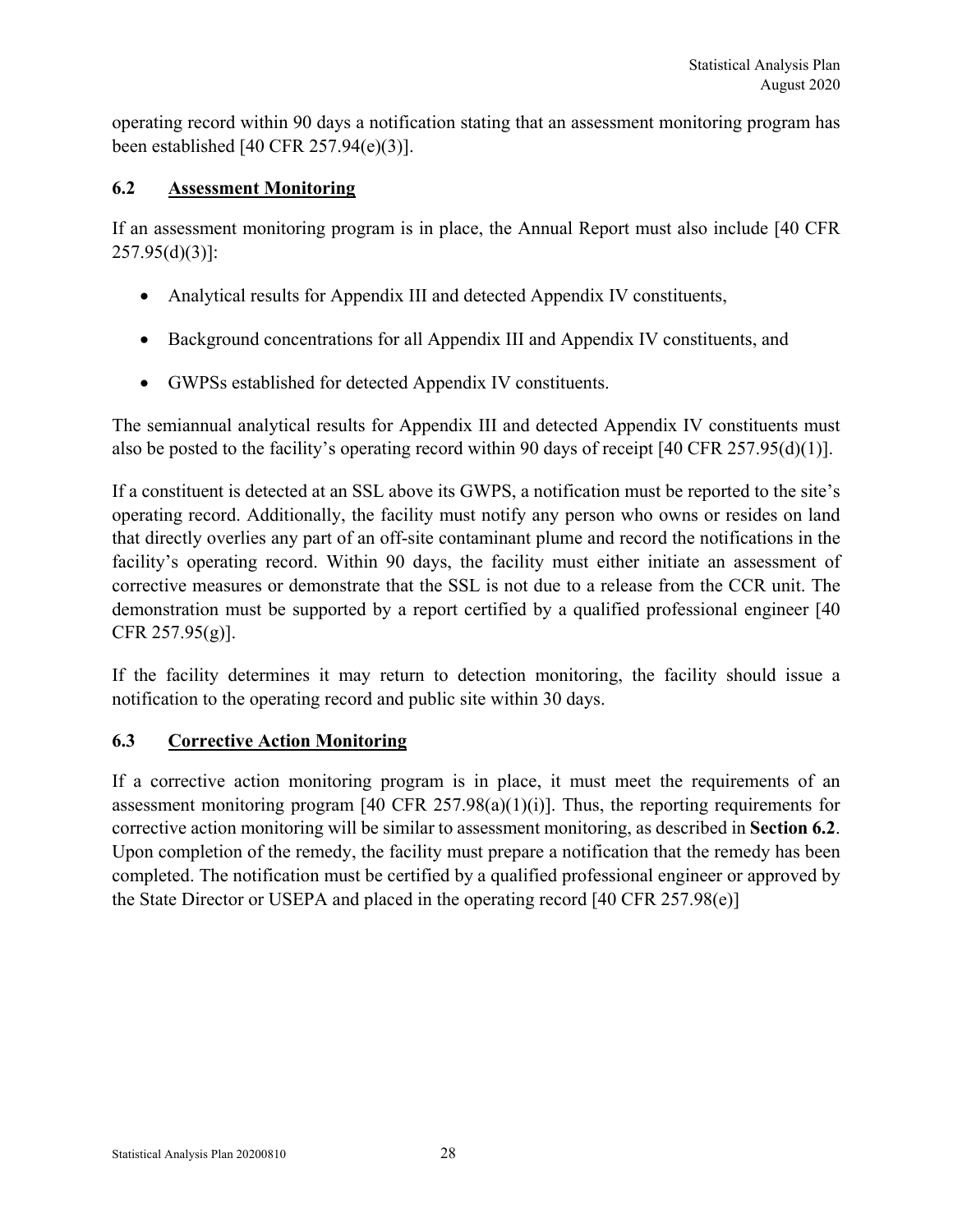# CERTIFICATION BY QUALIFIED PROFESSIONAL ENGINEER

By means of this certification, I certify that I am a qualified professional engineer as defined in 40 CFR 257.53, that I have reviewed this SAP, and that the statistical methods described therein are appropriate and meet the requirements of 40 CFR 257.93.

John Seymour, P.E.

Printed Name of Qualified Professional Engineer

mor Signature



Seal

E-85326

Ohio

 $8|10|2020$ 

Date

Registration No.

**Registration State**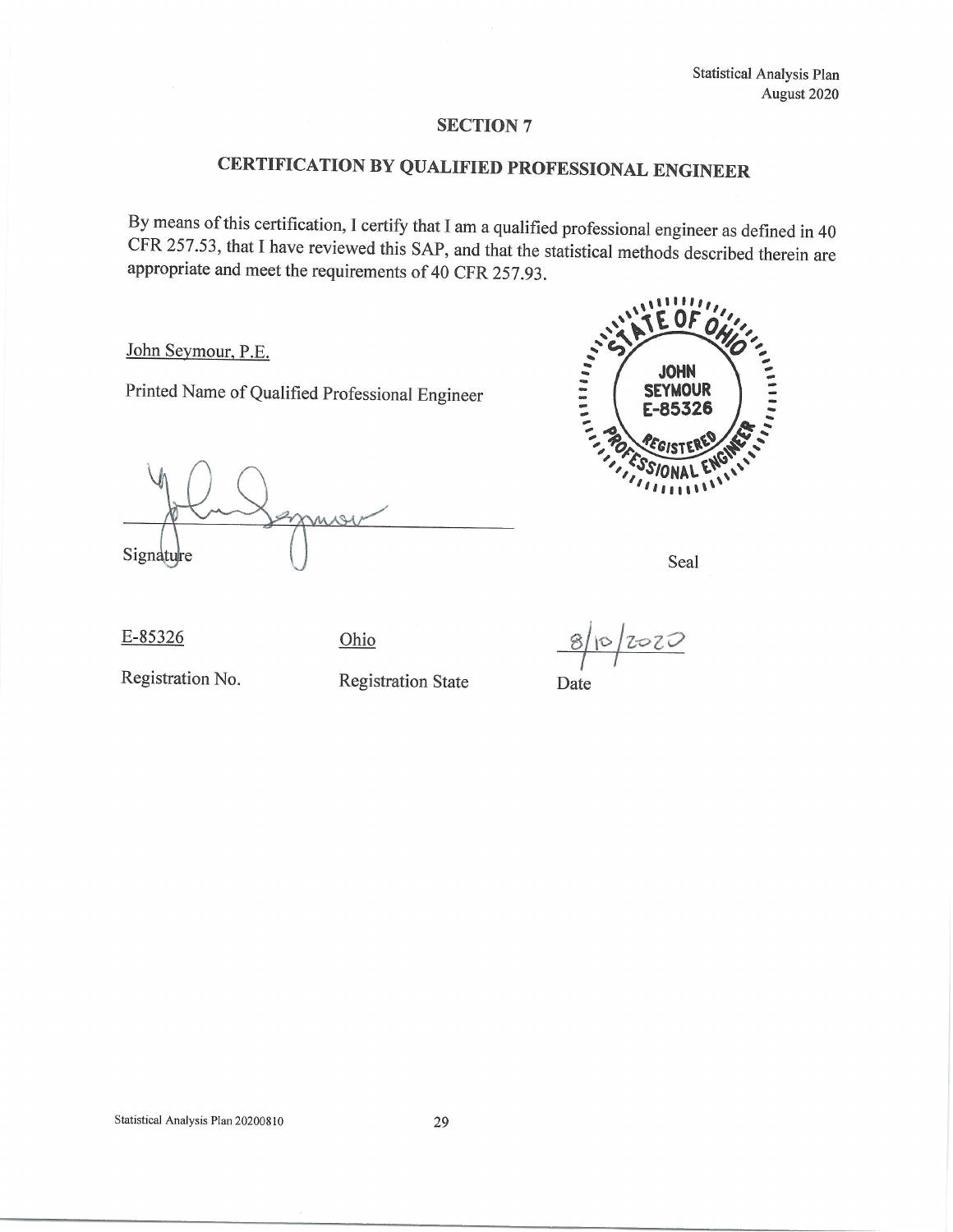#### **REFERENCES**

Criteria for Classification of Solid Waste Disposal Facilities and Practices. 40 CFR §257. (2016).

- Electric Power Research Institute. 2015. Groundwater Monitoring Guidance for the Coal Combustion Residuals Rule. Palo Alto, CA. 3002006287.
- Environmental Protection Agency. 2009. Statistical Analysis of Groundwater Monitoring Data at RCRA Facilities: Unified Guidance. EPA 530/R-09-007.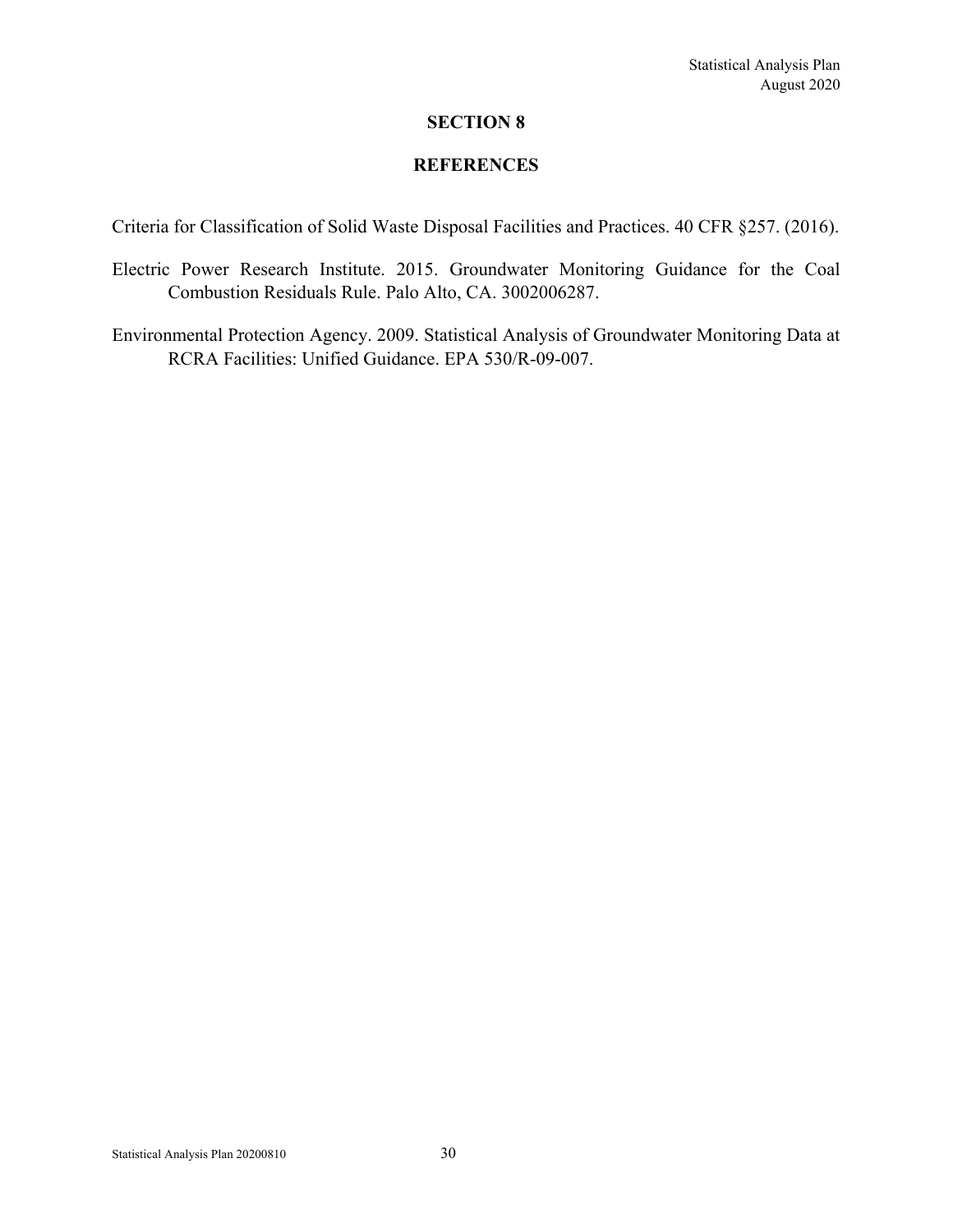| Appendix III Constituents    | <b>Appendix IV Constituents</b> |
|------------------------------|---------------------------------|
| Boron                        | Antimony                        |
| Calcium                      | Arsenic                         |
| Chloride                     | Barium                          |
| Fluoride                     | Beryllium                       |
| pH                           | Cadmium                         |
| Sulfate                      | Chromium                        |
| Total Dissolved Solids (TDS) | Cobalt                          |
|                              | Fluoride                        |
|                              | Lead                            |
|                              | Lithium                         |
|                              | Mercury                         |
|                              | Molybdenum                      |
|                              | Radium 226+228                  |
|                              | Selenium                        |
|                              | Thallium                        |

Table 1: Monitored Constituents under the CCR Rules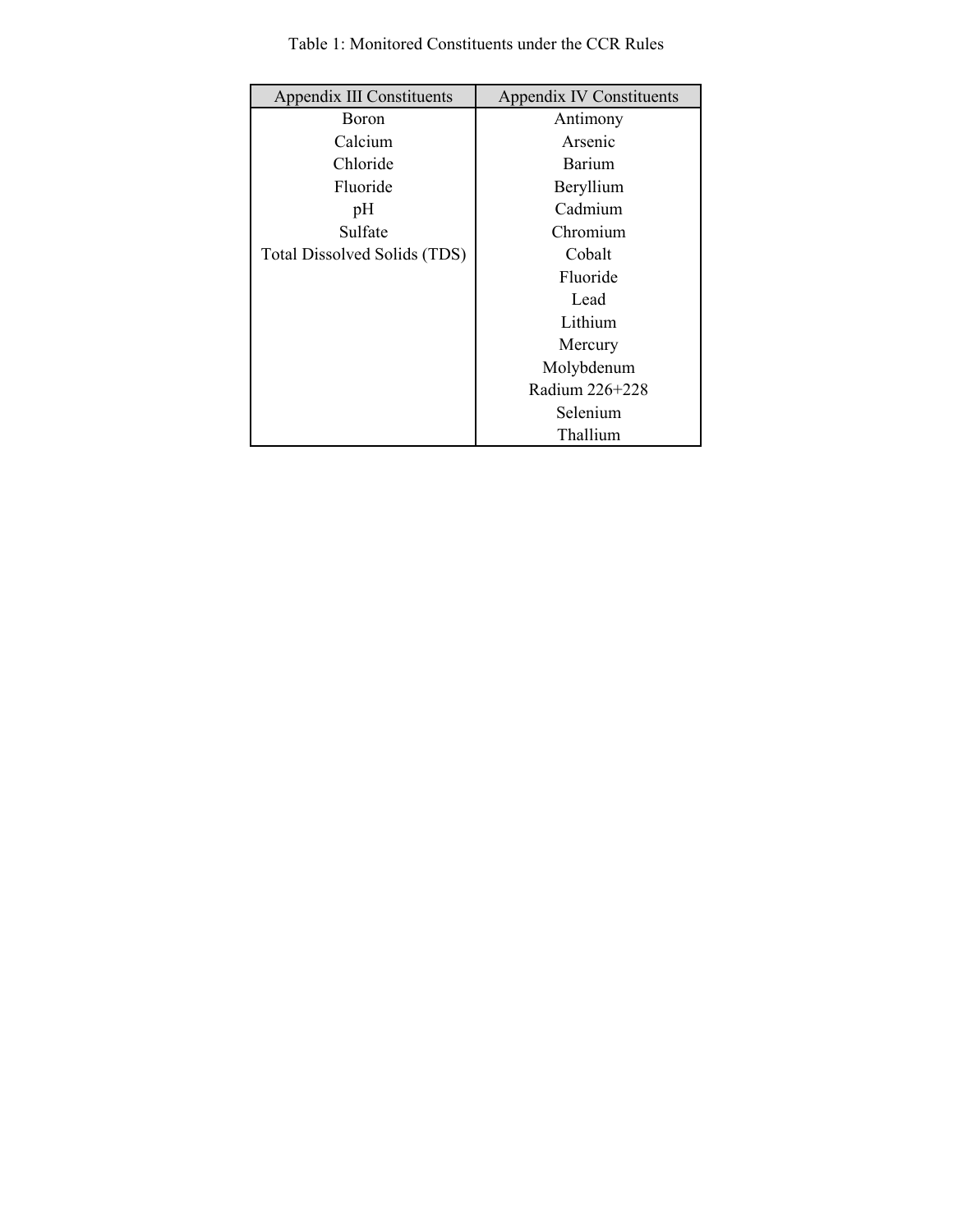# **APPENDIX A**

#### **RECORD OF REVISIONS**

#### **Revision 1 (July 2020)**

- Added statistical procedures used to implement corrective action monitoring (Section 5) and reporting requirements for corrective action monitoring (Section 6.3).
- Added references to CCR rule-specified screening levels for constituents that do not have an MCL (i.e., cobalt, lead, lithium, and molybdenum) in Sections 2.5, 4, 4.1, and 5.1.
- Removed text from Section 4 regarding a potential assessment monitoring approach for constituents that do not have an MCL because the CCR rule was revised to specify screening levels for these constituents.
- Removed references to American Electric Power (AEP) and AEP's draft *Groundwater Sampling and Analysis Plan* (Section 1) now that Cardinal Operating Company is operating the Cardinal Plant.
- Added statistical procedures used to evaluate whether a seasonal pattern exists and to deseasonalize data (Sections 2.6, 3.2.5, 4.1.4, and 5.1.4).
- Specified that the Mann-Kendall trend test can use an  $\alpha$  of 0.01 for sufficiently large datasets (Sections 3.1, 4.1, and 5.1).
- Removed references to control limits in Section 3.2 because prediction limits are generally being used to conduct detection monitoring.
- Removed references to using trend tests to evaluate SSIs at the end of Section 3.2 because prediction limits are generally being used to conduct detection monitoring.
- Clarified that non-parametric limits should be used when data are non-normal and cannot be transformed such that the transformed data do follow a normal distribution (Sections 3.2.3, 4.1.2, and 5.1.2).
- Referred to the Wilcoxon rank-sum/Mann-Whitney test as the Mann-Whitney test to match the statistical output from Sanitas (Sections 3.4 and 4.4).
- Clarified that a background dataset that contains at least five data points is sufficiently large to use an  $\alpha$  as low as 0.01 to conduct the Mann-Whitney test as part of a background update, in line with recommendations in the Unified Guidance (Section 3.4).